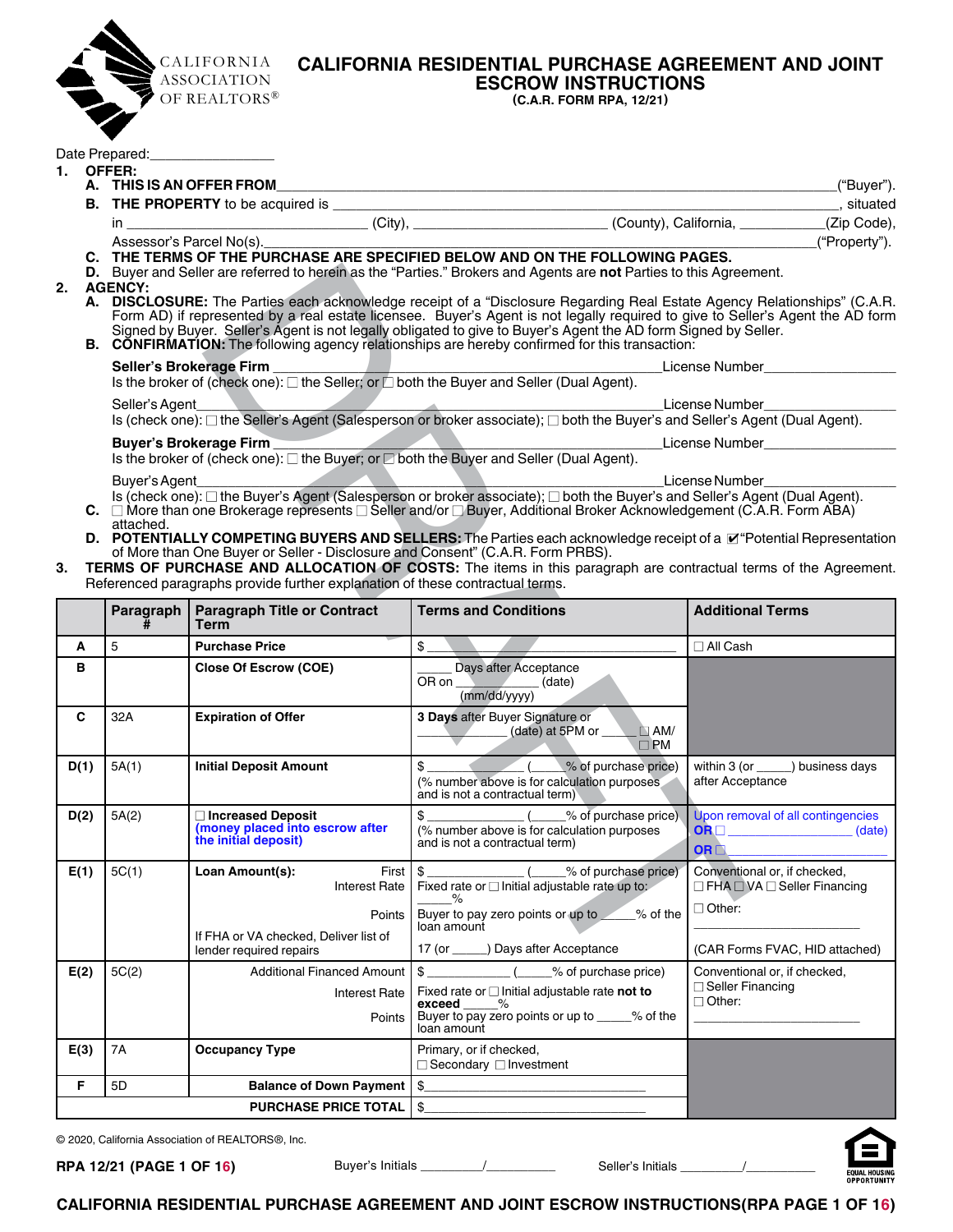|              | Paragraph    | <b>Paragraph Title or Contract</b><br>Term                                                                                                   | <b>Terms and Conditions</b>                                                                                                                                                        | <b>Additional Terms</b>                                                                           |
|--------------|--------------|----------------------------------------------------------------------------------------------------------------------------------------------|------------------------------------------------------------------------------------------------------------------------------------------------------------------------------------|---------------------------------------------------------------------------------------------------|
| G            | 5E           | Seller Credit, if any, to Buyer                                                                                                              | $\square$ \$<br>% of purchase price)<br>(% number above is for calculation purposes and<br>is not a contractual term)                                                              | Seller credit to be applied to closing<br>costs) OR<br>$\Box$ Other:                              |
| H(1)         | 5B           | Verification of All Cash (sufficient<br>funds)                                                                                               | Attached to the offer or $\Box$ 3 Days after<br>Acceptance                                                                                                                         |                                                                                                   |
| H(2)         | 6A           | Verification of Down Payment and<br><b>Closing Costs</b>                                                                                     | Attached to the offer or □ 3 Days after<br>Acceptance                                                                                                                              |                                                                                                   |
| H(3)         | 6B           | Verification of Loan Application                                                                                                             | Attached to the offer or $\Box$ 3 Days after<br>Acceptance                                                                                                                         | $\Box$ Prequalification $\Box$ Preapproval<br>$\Box$ Fully underwritten preapproval               |
| п            |              |                                                                                                                                              | <b>Intentionally Left Blank</b>                                                                                                                                                    |                                                                                                   |
| J            | 16           | <b>Final Verification of Condition</b>                                                                                                       | 5 (or _<br>) Days prior to COE                                                                                                                                                     |                                                                                                   |
| Κ            | 23           | <b>Assignment Request</b>                                                                                                                    | 17 (or<br>Days after Acceptance                                                                                                                                                    |                                                                                                   |
| L            | 8            | <b>CONTINGENCIES</b>                                                                                                                         | TIME TO REMOVE CONTINGENCIES                                                                                                                                                       | <b>CONTINGENCY REMOVED</b>                                                                        |
|              |              |                                                                                                                                              | Contingencies may be removed or waived at time of the offer by checking the applicable box(es) below, if any,<br>OR attaching a Contingency Removal (C.A.R. Form CR) to the offer. |                                                                                                   |
| L(1)         | <b>8A</b>    | Loan                                                                                                                                         | 17 (or<br>Days after Acceptance                                                                                                                                                    | $\Box$ No loan contingency                                                                        |
| L(2)         | 8B           | <b>Appraisal: Appraisal contingency</b><br>based upon appraised value at a<br>minimum of purchase price or<br>$\square$ \$                   | $17$ (or<br>Days after Acceptance                                                                                                                                                  | $\Box$ No appraisal contingency                                                                   |
| L(3)         | 8C           | <b>Investigation of Property</b>                                                                                                             | 17 (or<br>Days after Acceptance                                                                                                                                                    |                                                                                                   |
|              |              | <b>Informational Access to Property</b>                                                                                                      | $17$ (or<br>) Days after Acceptance                                                                                                                                                |                                                                                                   |
|              |              | and does NOT create additional cancellation rights for Buyer.                                                                                | Buyer's right to access the Property for informational purposes only is NOT a contingency                                                                                          |                                                                                                   |
| L(4)         | 8D           | <b>Review of Seller Documents</b>                                                                                                            | 17 (or<br>) Days after Acceptance, or 5 Days<br>after receipt, whichever is later                                                                                                  |                                                                                                   |
| L(5)         | 8E           | Preliminary ("Title") Report                                                                                                                 | ) Days after Acceptance or 5 Days<br>17 (or<br>after receipt, whichever is later                                                                                                   |                                                                                                   |
| L(6)         | 8F<br>11F(1) | <b>Common Interest Disclosures</b><br>required by Civil Code $\S$ 4525 or this<br>Agreement                                                  | ) Days after Acceptance, or 5 Days<br>17 (or<br>after receipt, whichever is later                                                                                                  |                                                                                                   |
| L(7)         | 8G           | <b>Review of leased or liened items</b><br>(Such as for solar panels or propane<br>tanks or PACE or HERO liens)                              | ) Days after Acceptance, or 5 Days<br>17 (or<br>after receipt, whichever is later                                                                                                  |                                                                                                   |
| L(8)         | 8J           | <b>Sale of Buyer's Property</b><br>Sale of Buyer's property is not a<br>contingency, UNLESS checked<br>here: $\Box$ C.A.R. Form COP attached |                                                                                                                                                                                    |                                                                                                   |
| M            |              | <b>Possession</b>                                                                                                                            | <b>Time for Performance</b>                                                                                                                                                        | <b>Additional Terms</b>                                                                           |
| M(1)         |              | <b>Time of Possession</b>                                                                                                                    | Upon notice of recordation. OR $\square$ 6 PM or<br>$\Box$ AM/ $\Box$ PM on date specified, as<br>□<br>applicable, in 3M(2) or attached TOPA.                                      |                                                                                                   |
| M(2)         | 7C           | <b>Seller Occupied or Vacant units</b>                                                                                                       | COE date or, if checked below,<br>Days after COE (29 or fewer Days)<br>$\Box$<br>Days after COE (30 or more Days)<br>$\Box$                                                        | C.A.R. Form SIP attached if 29 or<br>fewer Days. C.A.R. Form RLAS<br>attached if 30 or more Days. |
| M(3)         | 4A           | □ Tenant Occupied units                                                                                                                      | If checked, see Tenant Occupied Property<br>Addendum (C.A.R. form TOPA) attached                                                                                                   |                                                                                                   |
| N            |              | <b>Documents/Fees/Compliance</b>                                                                                                             | <b>Time for Performance</b>                                                                                                                                                        | <b>Additional Terms</b>                                                                           |
| N(1)         | 14A          | Seller Delivery of Documents                                                                                                                 | $7$ (or $-$<br>Days after Acceptance                                                                                                                                               |                                                                                                   |
| N(2)         | 19           | Sign and return Escrow Holder<br>General Provisions, Supplemental<br>Instructions                                                            | Days after receipt<br>5 (or                                                                                                                                                        |                                                                                                   |
| N(3)         | 11F(2)       | Time to pay fees for ordering HOA<br>Documents                                                                                               | $3($ or $\overline{\phantom{0}}$<br>) Days after Acceptance                                                                                                                        |                                                                                                   |
| N(4)         | 10B(1)       | Install smoke alarm(s), CO detector(s),<br>water heater bracing                                                                              | $7$ (or $\_$<br>) Days after Acceptance                                                                                                                                            |                                                                                                   |
| $\mathbf{o}$ |              |                                                                                                                                              | <b>Intentionally Left Blank</b>                                                                                                                                                    |                                                                                                   |

Buyer's Initials \_\_\_\_\_\_\_\_\_/\_\_\_\_\_\_\_\_\_\_ Seller's Initials \_\_\_\_\_\_\_\_\_/\_\_\_\_\_\_\_\_\_\_



**RPA 12/21 (PAGE 2 OF 16)** 

**CALIFORNIA RESIDENTIAL PURCHASE AGREEMENT AND JOINT ESCROW INSTRUCTIONS (RPA PAGE 2 OF 16)**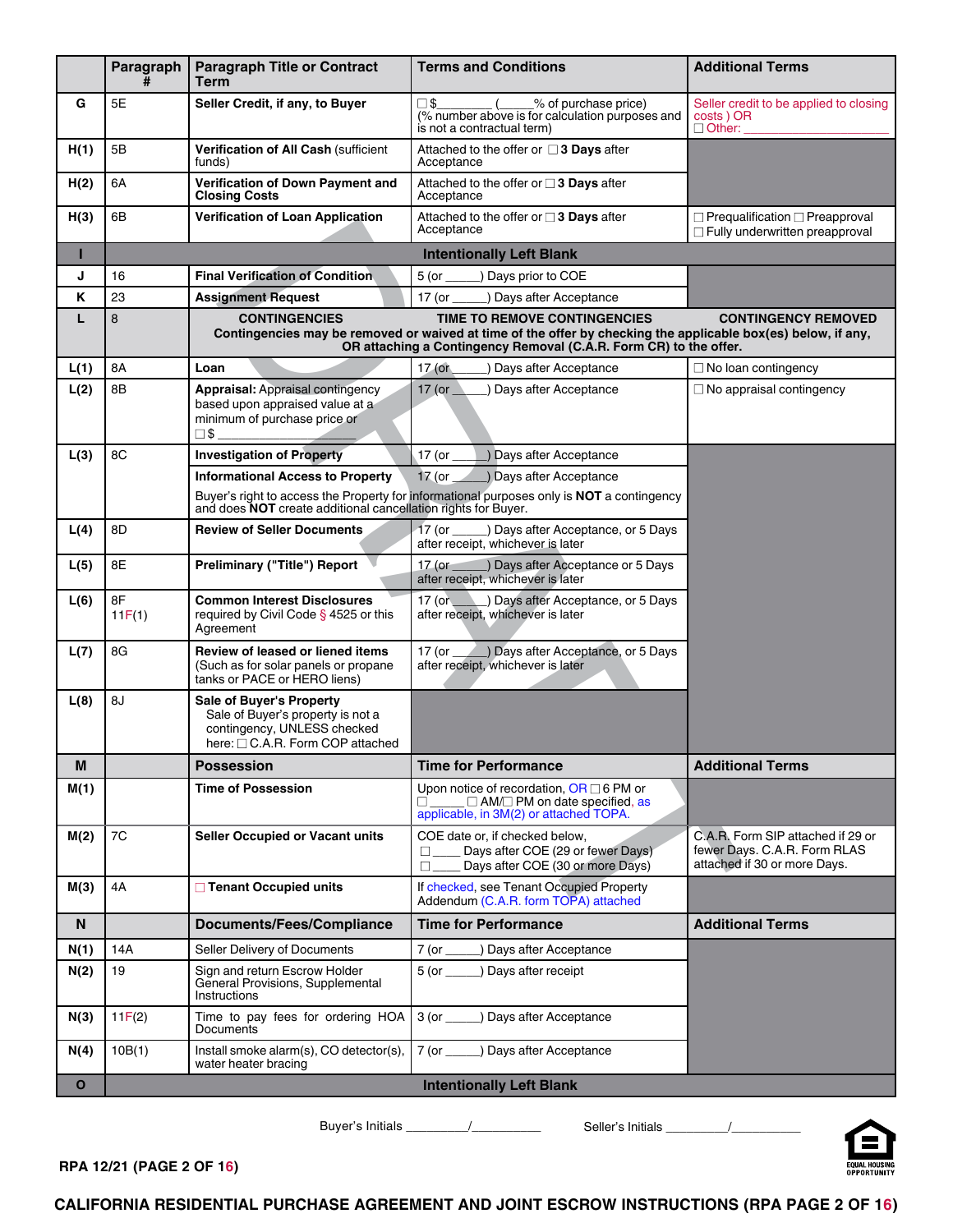| P     | <b>Items Included and Excluded</b>                                                                   |                                                                  |                                                                            |                                                                                                                                                                                                           |  |  |
|-------|------------------------------------------------------------------------------------------------------|------------------------------------------------------------------|----------------------------------------------------------------------------|-----------------------------------------------------------------------------------------------------------------------------------------------------------------------------------------------------------|--|--|
| P(1)  | 9<br>Items Included - All items specified in Paragraph 9 are included and the following, if checked: |                                                                  |                                                                            |                                                                                                                                                                                                           |  |  |
|       |                                                                                                      | $\Box$ Stove(s), oven(s), stove/                                 | $\Box$ Security system(s)/alarm(s), other than                             | $\Box$ Above-ground pool(s)/ $\Box$ spa(s);                                                                                                                                                               |  |  |
|       |                                                                                                      | oven combo(s);                                                   | separate video doorbell and camera                                         | ■ Bathroom mirror(s), unless                                                                                                                                                                              |  |  |
|       |                                                                                                      | $\Box$ Refrigerator(s);                                          | equipment);                                                                | excluded below:                                                                                                                                                                                           |  |  |
|       |                                                                                                      | $\square$ Wine Refrigerator(s);<br>$\Box$ Washer(s)              | $\Box$ Video doorbell(s);<br>Security camera equipment;                    | $\Box$ Electric car charging system(s)<br>and station(s);                                                                                                                                                 |  |  |
|       |                                                                                                      | $\Box$ Dryer(s);                                                 | Smart home control devices;                                                |                                                                                                                                                                                                           |  |  |
|       |                                                                                                      | $\square$ Dishwasher(s);                                         | $\Box$ Wall mounted brackets for video                                     |                                                                                                                                                                                                           |  |  |
|       |                                                                                                      | $\Box$ Microwave(s);                                             | or audio equipment;                                                        |                                                                                                                                                                                                           |  |  |
|       |                                                                                                      | □                                                                | □                                                                          |                                                                                                                                                                                                           |  |  |
| P(2)  | 9                                                                                                    | <b>Excluded Items:</b><br>$\Box$                                 |                                                                            |                                                                                                                                                                                                           |  |  |
| Q     | <b>Allocation of Costs</b>                                                                           |                                                                  |                                                                            |                                                                                                                                                                                                           |  |  |
|       | Paragraph                                                                                            | <b>Item Description</b>                                          | Who Pays (if Both is checked, cost to be split                             | <b>Additional Terms</b>                                                                                                                                                                                   |  |  |
|       | #                                                                                                    |                                                                  | equally unless Otherwise Agreed)                                           |                                                                                                                                                                                                           |  |  |
| Q(1)  | 10                                                                                                   | Natural Hazard Zone Disclosure                                   | □ Buyer □ Seller □ Both ________________                                   | Environmental                                                                                                                                                                                             |  |  |
|       |                                                                                                      | Report, including tax information                                | <u> 2000 - Jan Barnett, fransk politik (d. 1982)</u>                       | $\Box$ Other                                                                                                                                                                                              |  |  |
|       |                                                                                                      |                                                                  | the control of the control of the control of the control of the control of | $\Box$ Provided by:                                                                                                                                                                                       |  |  |
|       |                                                                                                      |                                                                  |                                                                            |                                                                                                                                                                                                           |  |  |
| Q(2)  |                                                                                                      | Report                                                           | □ Buyer □ Seller □ Both <u>_________________</u>                           |                                                                                                                                                                                                           |  |  |
| Q(3)  |                                                                                                      | Report                                                           | □ Buyer □ Seller □ Both __________________                                 |                                                                                                                                                                                                           |  |  |
| Q(4)  | 10B(1)                                                                                               | Smoke alarms, CO detectors, water                                | □ Buyer □ Seller □ Both __________________                                 |                                                                                                                                                                                                           |  |  |
|       |                                                                                                      | heater bracing                                                   |                                                                            |                                                                                                                                                                                                           |  |  |
| Q(5)  | 10B(2)(i)                                                                                            | Government Required Point of Sale<br>inspections, reports        | □ Buyer □ Seller □ Both __________________                                 |                                                                                                                                                                                                           |  |  |
| Q(6)  | 10B(2)(ii)                                                                                           | Government Required Point of Sale<br>corrective/remedial actions | □ Buyer □ Seller □ Both _________________                                  |                                                                                                                                                                                                           |  |  |
| Q(7)  | 19A                                                                                                  | <b>Escrow Fees</b>                                               | □ Buyer □ Seller □ Both<br><u> 1990 - Johann Barnett, fransk politiker</u> | Escrow Holder:                                                                                                                                                                                            |  |  |
|       |                                                                                                      |                                                                  | $\Box$ Each to pay their own fees                                          |                                                                                                                                                                                                           |  |  |
| Q(8)  | 13                                                                                                   | Owner's title policy                                             | □ Buyer □ Seller □ Both _________________                                  | Title Company (If different                                                                                                                                                                               |  |  |
|       |                                                                                                      |                                                                  |                                                                            | from Escrow Holder):                                                                                                                                                                                      |  |  |
|       |                                                                                                      |                                                                  |                                                                            |                                                                                                                                                                                                           |  |  |
| Q(9)  |                                                                                                      | Buyer's Lender title policy                                      | Buyer                                                                      | Unless Otherwise Agreed, Buyer<br>shall purchase any title insurance<br>policy insuring Buyer's lender.                                                                                                   |  |  |
| Q(10) |                                                                                                      | County transfer tax, fees                                        | □ Buyer □ Seller □ Both                                                    |                                                                                                                                                                                                           |  |  |
| Q(11) |                                                                                                      | City transfer tax, fees                                          | □ Buyer □ Seller □ Both                                                    |                                                                                                                                                                                                           |  |  |
|       | $Q(12)$ 11F(2)                                                                                       | HOA fee for preparing disclosures                                | Seller                                                                     |                                                                                                                                                                                                           |  |  |
| Q(13) |                                                                                                      | <b>HOA</b> certification fee                                     | Buyer                                                                      |                                                                                                                                                                                                           |  |  |
| Q(14) |                                                                                                      | <b>HOA</b> transfer fees                                         | □ Buyer □ Seller □ Both ____                                               | Unless Otherwise Agreed, Seller<br>shall pay for separate HOA move-<br>out fee and Buyer shall pay for<br>separate move in fee. Applies if<br>separately billed or itemized with<br>cost in transfer fee. |  |  |
| Q(15) |                                                                                                      | Private transfer fees                                            | Seller, or if checked, □ Buyer □ Both                                      |                                                                                                                                                                                                           |  |  |
| Q(16) |                                                                                                      | fees or costs                                                    | □ Buyer □ Seller □ Both ___                                                |                                                                                                                                                                                                           |  |  |
| Q(17) |                                                                                                      | fees or costs                                                    | $\Box$ Buyer $\Box$ Seller $\Box$ Both                                     |                                                                                                                                                                                                           |  |  |
| Q(18) | 10 <sub>C</sub>                                                                                      | Home warranty plan, one year                                     | $\Box$ Buyer $\Box$ Seller $\Box$ Both                                     | Cost not to exceed \$                                                                                                                                                                                     |  |  |
|       |                                                                                                      |                                                                  | $\Box$ Buyer waives home warranty plan                                     | Issued by:                                                                                                                                                                                                |  |  |
|       |                                                                                                      |                                                                  |                                                                            |                                                                                                                                                                                                           |  |  |
|       |                                                                                                      |                                                                  |                                                                            |                                                                                                                                                                                                           |  |  |
| R(1)  | ADDITIONAL FINANCE TERMS (SELLER CREDITS SHOULD BE SPECIFIED IN PARAGRAPH 3G ABOVE):                 |                                                                  |                                                                            |                                                                                                                                                                                                           |  |  |
|       |                                                                                                      |                                                                  |                                                                            |                                                                                                                                                                                                           |  |  |
| R(2)  | <b>OTHER TERMS:</b>                                                                                  |                                                                  |                                                                            |                                                                                                                                                                                                           |  |  |
|       |                                                                                                      |                                                                  |                                                                            |                                                                                                                                                                                                           |  |  |

Buyer's Initials \_\_\_\_\_\_\_\_\_/\_\_\_\_\_\_\_\_\_\_ Seller's Initials \_\_\_\_\_\_\_\_\_/\_\_\_\_\_\_\_\_\_\_



**RPA 12/21 (PAGE 3 OF 16)** 

## **CALIFORNIA RESIDENTIAL PURCHASE AGREEMENT AND JOINT ESCROW INSTRUCTIONS (RPA PAGE 3 OF 16)**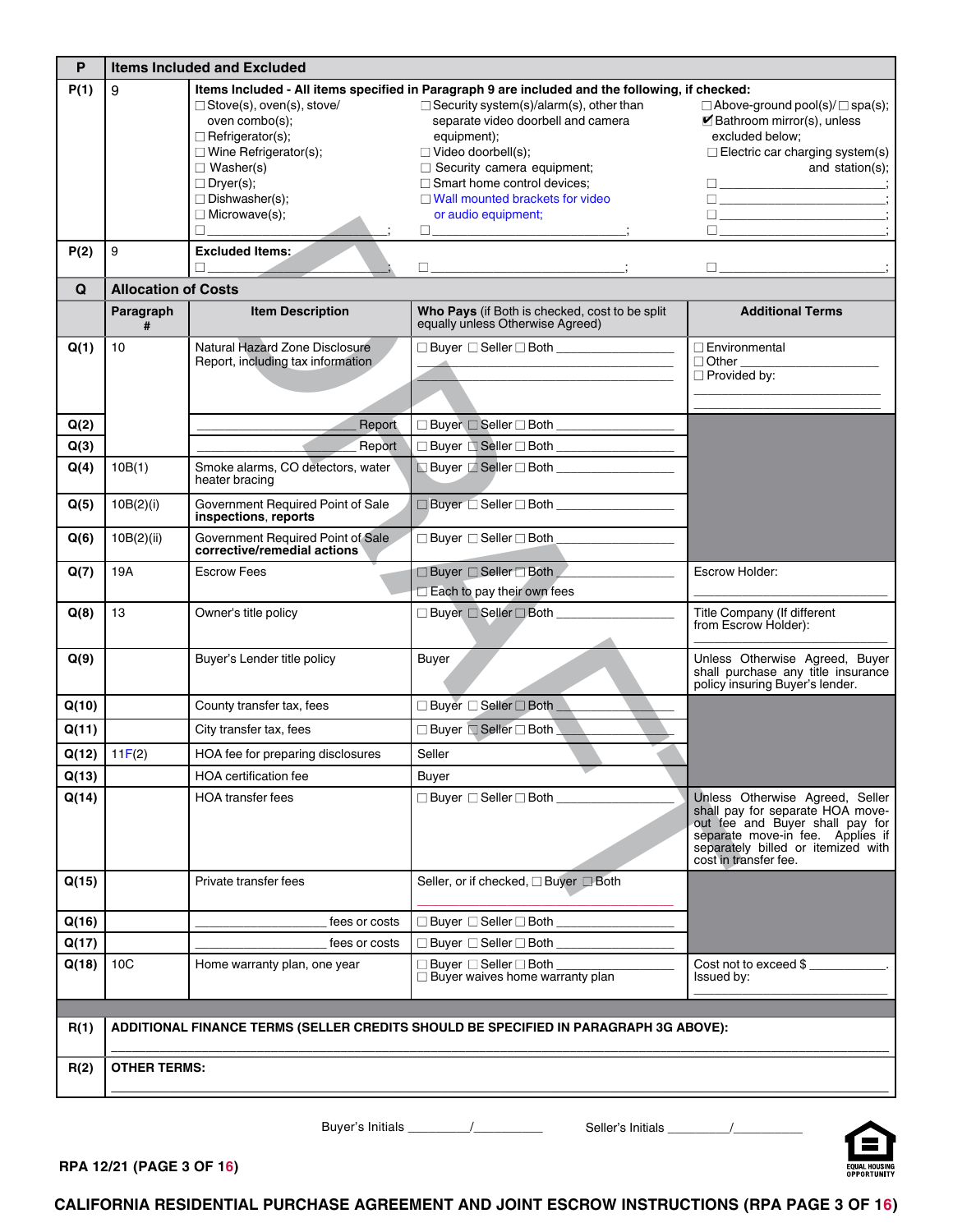- **4. PROPERTY ADDENDA AND ADVISORIES:** (check all that apply)
	- **A. PROPERTY TYPE ADDENDA:** This Agreement is subject to the terms contained in the Addenda checked below:  $\Box$  Probate Agreement Purchase Addendum (C.A.R. Form PAPA)
		- $\Box$  Manufactured Home Purchase Addendum (C.A.R. Forms MH-PA)
		- $\Box$  Tenant Occupied Property Addendum (C.A.R. Form TOPA) (Should be checked whether current tenants will remain or not.)
		- $\Box$  Tenancy in Common Purchase Addendum (C.A.R. Form TIC-PA)
		- □ Stock Cooperative Purchase Addendum (C.A.R. Form COOP-PA)<br>□ Other

- n Other \_\_\_\_\_\_\_\_\_\_\_\_\_\_\_\_\_\_\_\_\_\_\_\_\_\_\_\_\_\_\_\_\_\_\_\_\_\_\_\_\_\_\_\_\_\_\_\_\_\_\_\_\_\_\_\_\_\_\_\_\_\_\_\_\_\_\_\_\_\_\_\_\_\_\_\_\_\_\_\_\_\_\_\_\_\_\_\_\_\_\_\_\_\_\_ **B. OTHER ADDENDA:** This Agreement is subject to the terms contained in the Addenda checked below:<br>
□ Addendum # (C.A.R. Form ADM) □ Short Sale Addendum (C.A.R. Form
	-
	-
	-
	- n Addendum #\_\_\_\_\_\_\_\_\_\_\_\_\_\_ (C.A.R. Form ADM) n Short Sale Addendum (C.A.R. Form SSA)
	- □ Back Up Offer Addendum (C.A.R. Form BUO) <br>□ Court Confirmation Addendum C.A.R. Form CCA) <br>□ Buyer Intent to Exchange Addendum (C.A.R. Form
		- Septic, Well and Property Monument Addendum <br>C.A.R. Form SWPI) Geller Intent to Exchange Addendum (C.A.R. Form SES)
	- (C.A.R. Form SWPI) □ Seller Intent to Exchange Addendum (C.A.R. Form SES)<br>□ Other
- n Other \_\_\_\_\_\_\_\_\_\_\_\_\_\_\_\_\_\_\_\_\_\_\_\_\_\_\_\_\_\_\_\_\_\_\_ **C. BUYER AND SELLER ADVISORIES: (Note: All Advisories below are provided for reference purposes only and are not intended to be incorporated into this Agreement.)**
	- $\blacksquare$  Buyer's Inspection Advisory (C.A.R. Form BIA)  $\blacksquare$  Wire Fraud Advisory (C.A.R. Form WFA)  $\blacksquare$
	- **⊠ Fair Housing and Discrimination Advisory (C.A.R. Form FHDA)** <br>**⊠ Cal. Consumer Privacy Act Advisory (C.A.R. Form CCPA) z** Wire Fraud Advisory (C.A.R. Form WFA) n Cal. Consumer Privacy Act Advisory (C.A.R. Form CCPA)
	- The Mildfire Disaster Advisory (C.A.R. Form WDFA)<br>
	 Catewide Buyer and Seller Advisory (C.A.R. Form SBSA)

 $\square$  Short Sale Information and Advisory (C.A.R. Form SSIA)  $\square$  Probate Advisory (C.A.R. Form PA)

- **N** Wildfire Disaster Advisory (C.A.R. Form WDFA) Distatewide Buyer and Seller Advisory (C.A.R. Form SBSA) Distance Trust Advisory (C.A.R. Form SSIA)
- 
- □ REO Advisory (C.A.R. Form REO)<br>□ Other
- 
- n Other: \_\_\_\_\_\_\_\_\_\_\_\_\_\_\_\_\_\_\_\_\_\_\_\_\_\_\_\_\_\_\_\_\_\_\_\_\_\_\_\_\_\_\_ **5. ADDITIONAL TERMS AFFECTING PURCHASE PRICE**: Buyer represents that funds will be good when deposited with Escrow Holder.
	- **A. DEPOSIT:**
		- (1) **INITIAL DEPOSIT:** Buyer shall deliver deposit directly to Escrow Holder in any manner acceptable to Escrow Holder. If acceptable to Escrow Holder, delivery shall be by  $\Box$  wire transfer,  $\Box$  personal check, or  $\Box$  cashier's check.
		- (2) **INCREASED DEPOSIT:** Increased deposit to be delivered to Escrow Holder in the same manner as the Initial Deposit. If the Parties agree to liquidated damages in this Agreement, they also agree to incorporate the increased deposit into the liquidated damages amount by signing a new liquidated damages clause (C.A.R. Form DID) at the time the increased deposit is delivered to Escrow Holder.
- Property Monument Addendum<br>
LER ADVISORIES: (Note All Advisories below are provided for reference purp<br>
COME CRIME CAP (Agreement)<br>
DSaller Interior de Soviet of reference purp<br>
COME CAP (Agreement)<br>
2012 Can Consumer Pri (3) **RETENTION OF DEPOSIT: Paragraph 29, if initialed by all Parties or otherwise incorporated into this Agreement, specifies a remedy for Buyer's default. Buyer and Seller are advised to consult with a qualified California real estate attorney before adding any other clause specifying a remedy (such as release or forfeiture of deposit or making a deposit non-refundable) for failure of Buyer to complete the purchase. Any such clause shall be deemed invalid unless the clause independently satisfies the statutory liquidated damages requirements set forth in the Civil Code.**
	- **B. ALL CASH OFFER:** If an all cash offer is specified in **paragraph 3A**, no loan is needed to purchase the Property. This Agreement is NOT contingent on Buyer obtaining a loan. Buyer shall, within the time specified in **paragraph 3H(1)**, Deliver written verification of funds sufficient for the purchase price and closing costs.
	- **C. LOAN(S):**
		- (1) **FIRST LOAN:** This loan will provide for conventional financing **UNLESS** FHA, VA, Seller (C.A.R. Form SFA), or Other is checked in **paragraph 3E(1)**.
		- (2) **ADDITIONAL FINANCED AMOUNT:** If an additional financed amount is specified in **paragraph 3E(2)**, that amount will provide for conventional financing **UNLESS** Seller financing (C.A.R. Form SFA), or Other is checked in **paragraph 3E(2)**.
		- (3) **BUYER'S LOAN STATUS:** Buyer authorizes Seller to contact Buyer's lender(s) to determine the status of any Buyer's loan specified in **paragraph 3E**, (or any alternate loan Buyer pursues) whether or not a contingency of this Agreement. If the contact information for Buyer's lender(s) is different from that provided under the terms of **paragraph 6B**, Buyer shall Deliver the updated contact information within 1 Day of Seller's request.
		- (4) **FHA/VA: If specified** in **paragraph 3E(1)**: A FHA/VA amendatory clause (C.A.R. Form FVAC) shall be a part of this transaction. Buyer shall, within the time specified in **paragraph 3E(1),** Deliver to Seller written notice (C.A.R. Form RR or AEA) **(i)** of any lender-required requirements that Buyer requests Seller to pay for or otherwise correct or **(ii)** that there are no lender requirements. Notwithstanding Seller's agreement that Buyer may obtain FHA or VA financing, Seller has no obligation to pay or satisfy any or all lender requirements unless agreed in writing.
	- **D. BALANCE OF PURCHASE PRICE (DOWN PAYMENT) (including all-cash funds)** to be deposited with Escrow Holder pursuant to Escrow Holder instructions.
	- **E. LIMITS ON CREDITS TO BUYER:** Any credit to Buyer, from any source, for closing or other costs that is agreed to by the Parties ("Contractual Credit") shall be disclosed to Buyer's lender, if any, and made at Close Of Escrow. If the total credit allowed by Buyer's lender ("Lender Allowable Credit") is less than the Contractual Credit, then **(i)** the Contractual Credit from Seller shall be reduced to the Lender Allowable Credit, and **(ii)** in the absence of a separate written agreement between the Parties, there shall be no automatic adjustment to the purchase price to make up for the difference between the Contractual Credit and the Lender Allowable Credit.
- **6. ADDITIONAL FINANCING TERMS:**
	- **A. VERIFICATION OF DOWN PAYMENT AND CLOSING COSTS:** Written verification of Buyer's down payment and closing costs may be made by Buyer or Buyer's lender or loan broker pursuant to **paragraph 6B**.
	- **B. VERIFICATION OF LOAN APPLICATIONS:** Buyer shall **Deliver** to Seller, within the time specified in **paragraph 3H(3)** a letter from Buyer's lender or loan broker stating that, based on a review of Buyer's written application and credit report, Buyer is prequalified or preapproved for any NEW loan specified in **paragraph 3E**. If any loan specified in **paragraph 3E** is an adjustable rate loan, the prequalification or preapproval letter shall be based on the qualifying rate, not the initial loan rate.

Buyer's Initials \_\_\_\_\_\_\_\_\_/\_\_\_\_\_\_\_\_\_\_ Seller's Initials \_\_\_\_\_\_\_\_\_/\_\_\_\_\_\_\_\_\_\_



**RPA 12/21 (PAGE 4 OF 16)** 

**CALIFORNIA RESIDENTIAL PURCHASE AGREEMENT AND JOINT ESCROW INSTRUCTIONS (RPA PAGE 4 OF 16)**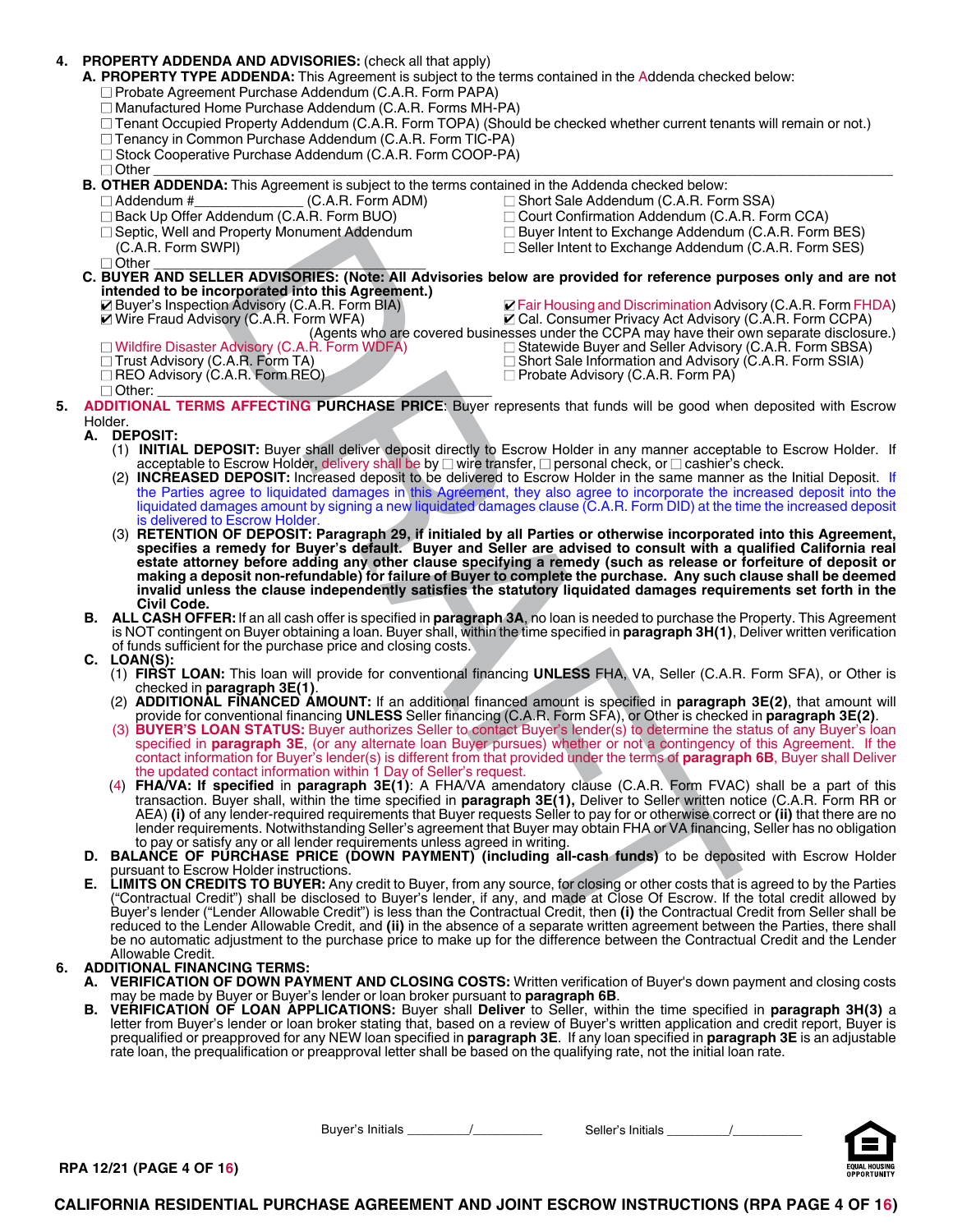**C. BUYER STATED FINANCING:** Seller is relying on Buyer's representation of the type of financing specified (including, but not limited to, as applicable, all cash, amount of down payment, or contingent or non-contingent loan). Seller has agreed to a specific closing date, purchase price and to sell to Buyer in reliance on Buyer's covenant concerning financing. Buyer shall pursue the financing specified in this Agreement. Seller has no obligation to cooperate with Buyer's efforts to obtain any financing other than that specified in this Agreement. Buyer's inability to obtain alternate financing does not excuse Buyer from the obligation to purchase the Property and close escrow as specified in this Agreement.

### **7. CLOSING AND POSSESSION:**

- **A. OCCUPANCY:** Buyer intends to occupy the Property as indicated in **paragraph 3E(3)**. Occupancy may impact available financing. **B. CONDITION OF PROPERTY ON CLOSING:**
	- (1) Unless Otherwise Agreed: **(i)** the Property shall be delivered "As-Is" in its PRESENT physical condition as of the date of **Acceptance**; **(ii)** the Property, including pool, spa, landscaping and grounds, is to be maintained in substantially the same condition as on the date of **Acceptance**; and **(iii)** all debris and personal property not included in the sale shall be removed by Close Of Escrow or at the time possession is delivered to Buyer, if not on the same date. If items are not removed when possession is delivered to Buyer, all items shall be deemed abandoned. Buyer, after first Delivering to Seller written notice to remove the items within **3 Days**, may pay to have such items removed or disposed of and may bring legal action, as per this Agreement, to receive reasonable costs from Seller.
	- (2) **Buyer is strongly advised to conduct investigations of the entire Property in order to determine its present condition. Seller and Agents may not be aware of all defects affecting the Property or other factors that Buyer considers important. Property improvements may not be built according to code, in compliance with current Law, or have had all required permits issued and/or finalized.**
- Second or at the time possession is idelivered to Buyer, if not on the same data. If they may be mapply to have alcottomy of dispersion in the same data if they may be mapply to have alcottomy on the same of all detects af **C. SELLER REMAINING IN POSSESSION AFTER CLOSE OF ESCROW:** If Seller has the right to remain in possession after **Close Of Escrow** pursuant to **paragraph 3M(2)** or as Otherwise Agreed, **(i)** the Parties are advised to consult with their insurance and legal advisors for information about liability and damage or injury to persons and personal and real property; **(ii)** Buyer is advised to consult with Buyer's lender about the impact of Seller's occupancy on Buyer's loan; and **(iii)** consult with a qualified California real estate attorney where the Property is located to determine the ongoing rights and responsibilities of both Buyer and Seller with regard to each other, including possible tenant rights, and what type of written agreement to use to document the relationship between the Parties.
- **D. At Close Of Escrow: (i)** Seller assigns to Buyer any assignable warranty rights for items included in the sale; and **(ii)** Seller shall **Deliver** to Buyer available Copies of any such warranties. Agents cannot and will not determine the assignability of any warranties.
- **E.** Seller shall, on Close Of Escrow unless Otherwise Agreed and even if Seller remains in possession, provide keys, passwords, codes and/or means to operate all locks, mailboxes, security systems, alarms, home automation systems, intranet and Internetconnected devices included in the purchase price, garage door openers, and all items included in either **paragraph 3P** or **paragraph 9**. If the Property is a condominium or located in a common interest development, Seller shall be responsible for securing or providing any such items for Association amenities, facilities, and access. Buyer may be required to pay a deposit to the Homeowners' Association ("HOA") to obtain keys to accessible HOA facilities.

### **8. CONTINGENCIES AND REMOVAL OF CONTINGENCIES:**

- **A. LOAN:**
	- (1) This Agreement **is, unless otherwise specified in paragraph 3L(1),** contingent upon Buyer obtaining the loan(s) specified above. If contingent, Buyer shall act diligently and in good faith to obtain the designated loan(s). **If there is no appraisal contingency or the appraisal contingency has been waived or removed, then failure of the Property to appraise at the purchase price does not entitle Buyer to exercise the cancellation right pursuant to the loan contingency if Buyer is otherwise qualified for the specified loan and Buyer is able to satisfy lender's non-appraisal conditions for closing the loan.**
	- (2) Buyer is advised to investigate the insurability of the Property as early as possible, as this may be a requirement for lending. Buyer's ability to obtain insurance for the Property, including fire insurance, is part of Buyer's Investigation of Property contingency. Failure of Buyer to obtain insurance may justify cancellation based on the Investigation contingency but not the loan contingency.
	- (3) Buyer's contractual obligations regarding deposit, balance of down payment and closing costs **are not contingencies** of this Agreement, unless Otherwise Agreed.
	- (4) If there is an appraisal contingency, removal of the loan contingency shall not be deemed removal of the appraisal contingency. (5) **NO LOAN CONTINGENCY:** If No loan contingency is checked in **paragraph 3L(1)**, obtaining any loan specified above is NOT a contingency of this Agreement. If Buyer does not obtain the loan specified, and as a result is unable to purchase the Property, Seller may be entitled to Buyer's deposit or other legal remedies.
- **B. APPRAISAL:**
	- (1) This Agreement **is, unless otherwise specified in paragraph 3L(2)**, contingent upon a written appraisal of the Property by a licensed or certified appraiser at no less than the amount specified in **paragraph 3L(2)**, without requiring repairs or improvements to the Property. Appraisals are often a reliable source to verify square footage of the subject Property. However, the ability to cancel based on the measurements provided in an appraisal falls within the Investigation of Property contingency. The appraisal contingency is solely limited to the value determined by the appraisal. For any cancellation based upon this appraisal contingency, Buyer shall **Deliver** a **Copy** of the written appraisal to Seller, upon request by Seller.
	- (2) **NO APPRAISAL CONTINGENCY:** If "No appraisal contingency" is checked in **paragraph 3L(2)**, then Buyer may not use the loan contingency specified in **paragraph 3L(1)** to cancel this Agreement if the sole reason for not obtaining the loan is that the appraisal relied upon by Buyer's lender values the property at an amount less than that specified in **paragraph 3L(2)**. If Buyer is unable to obtain the loan specified solely for this reason, Seller may be entitled to Buyer's deposit or other legal remedies.
- **C. INVESTIGATION OF PROPERTY:** This Agreement is, as specified in **paragraph 3L(3)**, contingent upon Buyer's acceptance of the condition of, and any other matter affecting the Property.
- **D. REVIEW OF SELLER DOCUMENTS:** This Agreement **is**, as specified in **paragraph 3L(4)**, contingent upon Buyer's review of Seller's documents required in **paragraph 14A**.
- **E. TITLE:**
	- (1) This Agreement **is**, as specified in **paragraph 3L(5)**, contingent upon Buyer's ability to obtain the title policy provided for in **paragraph 13G** and on Buyer's review of a current Preliminary Report and items that are disclosed or observable even if not on record or not specified in the Preliminary Report, and satisfying Buyer regarding the current status of title. Buyer is advised to review all underlying documents and other matters affecting title, including, but not limited to, any documents or deeds referenced in the Preliminary Report and any plotted easements.
	- (2) Buyer has **5 Days** after receipt to review a revised Preliminary Report, if any, furnished by the Title Company and cancel the transaction if the revised Preliminary Report reveals material or substantial deviations from a previously provided Preliminary Report.



Buyer's Initials \_\_\_\_\_\_\_\_\_\_/\_\_\_\_\_\_\_\_\_\_\_\_\_\_\_\_\_\_\_\_\_Seller's Initials \_\_\_\_\_\_\_\_\_\_\_\_\_

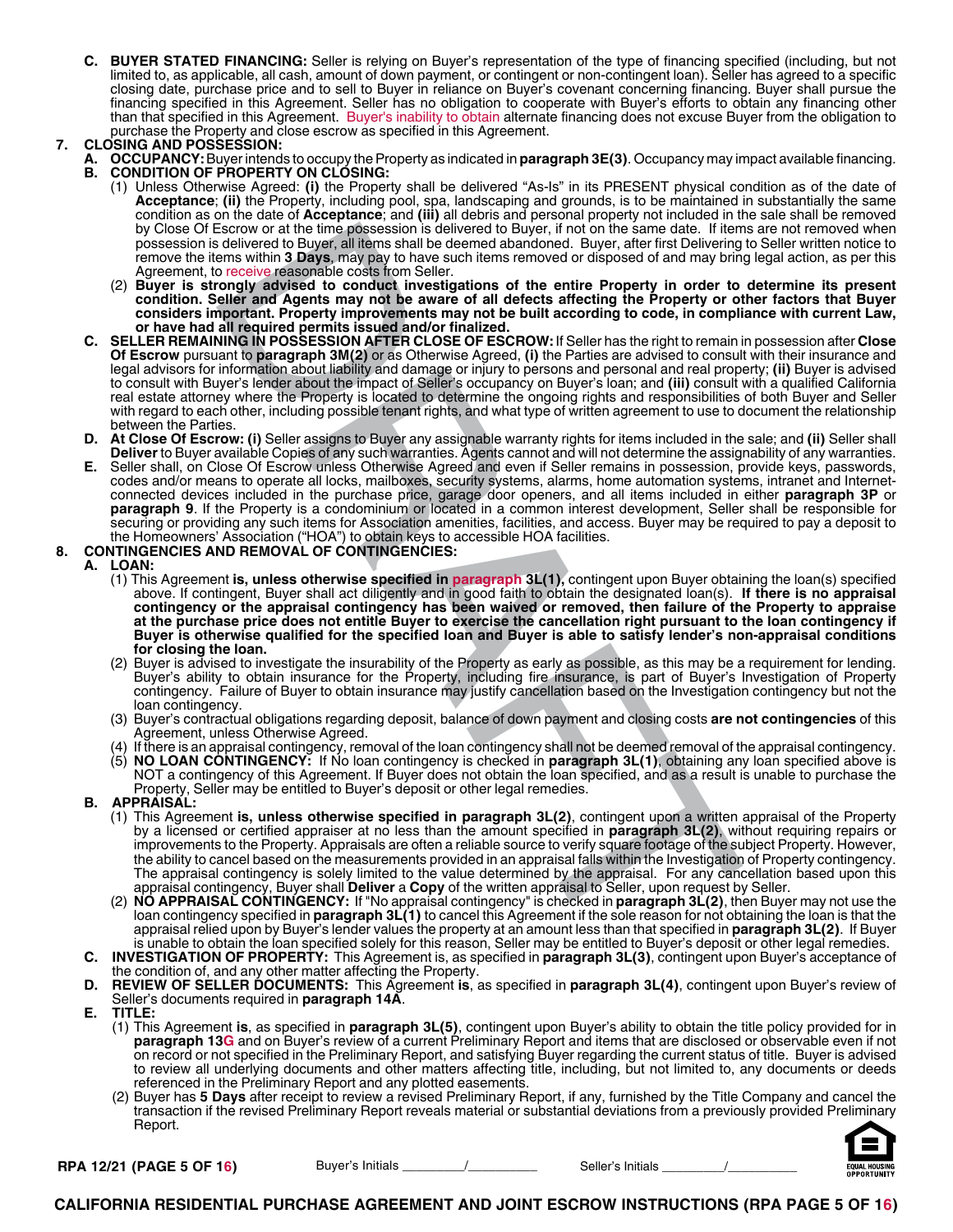- **F. CONDOMINIUM/PLANNED DEVELOPMENT DISCLOSURES (IF APPLICABLE):** This Agreement **is**, as specified in **paragraph 3L(6)**, contingent upon Buyer's review of Common Interest Disclosures required by Civil Code § 4525 and under **paragraph 11F.** ("CI Disclosures").
- **G. BUYER REVIEW OF LEASED OR LIENED ITEMS CONTINGENCY:** Buyer's review of and ability and willingness to assume any lease, maintenance agreement or other ongoing financial obligation, or to accept the Property subject to any lien, disclosed pursuant to **paragraph 9B(6)**, **is**, as specified in **paragraph 3L(7)**, a contingency of this Agreement. Any assumption of the lease shall not require any financial obligation or contribution by Seller. Seller may cancel this Agreement if Buyer, at least **5 Days** prior to Close Of Escrow, refuses to enter into any necessary written agreements to accept responsibility for all obligations of Seller-disclosed leased or liened items.
- **H. REMOVAL OR WAIVER OF CONTINGENCIES WITH OFFER: Buyer shall have no obligation to remove a contractual contingency unless Seller has provided all required documents, reports, disclosures, and information pertaining to that contingency.** If Buyer does remove a contingency without first receiving all required information from Seller, Buyer is relinquishing any contractual rights that apply to that contingency. **If Buyer removes or waives any contingencies without an adequate understanding of the Property's condition or Buyer's ability to purchase, Buyer is acting against the advice of Agent.**
- **I. REMOVAL OF CONTINGENCY OR CANCELLATION:**
	- (1) **For any contingency specified in paragraph 3L or 8, Buyer shall, within the applicable period specified, remove the contingency or cancel this Agreement.**
	- (2) For the contingency for Review of Seller Documents and the contingency for Condominium/Planned Development Disclosures, Buyer shall, within the time specified in **paragraph 3L** or **5 Days** after receipt of Seller Documents or CI Disclosures, whichever occurs later, remove the applicable contingency in writing or cancel this Agreement.
	- If Buyer does not remove the contingency within the above timeframes, Seller, after first giving Buyer a Notice to Buyer to Perform (C.A.R. Form NBP), shall have the right to cancel this Agreement.
- **J. SALE OF BUYER'S PROPERTY:** This Agreement and Buyer's ability to obtain financing are NOT contingent upon the sale of any property owned by Buyer unless the Sale of Buyer's Property (C.A.R. Form COP) is checked as a contingency of this Agreement in **paragraph 3L(8)**.

### **9. ITEMS INCLUDED IN AND EXCLUDED FROM SALE:**

**A. NOTE TO BUYER AND SELLER:** Items listed as included or excluded in the Multiple Listing Service (MLS), flyers, marketing materials, or disclosures are NOT included in the purchase price or excluded from the sale unless specified in **paragraph 3P**. Any items included herein are components of the home and are not intended to affect the price. All items are transferred without value and without Seller warranty, unless Otherwise Agreed.

### **B. ITEMS INCLUDED IN SALE:**

- (1) All EXISTING fixtures and fittings that are attached to the Property;
- contringency of the Property is constrained by the property in the two security and the constrained in the Property's condition of Buyer's athlift to purchase, Buyer's activity to purchase and the constrained by or constra (2) EXISTING electrical, mechanical, lighting, plumbing and heating fixtures, ceiling fans, fireplace inserts, gas logs and grates, solar power systems, built-in appliances and appliances for which special openings or encasements have been made (whether or not checked in **paragraph 3P)**, window and door screens, awnings, shutters, window coverings (which includes blinds, curtains, drapes, shutters or any other materials that cover any portion of the window), attached floor coverings, television antennas, satellite dishes, air coolers/conditioners, pool/spa equipment (including, but not limited to, any cleaning equipment such as motorized/automatic pool cleaners, pool nets, pool covers), garage door openers/remote controls, mailbox, in-ground landscaping, potted trees/shrubs, water features and fountains, water softeners, water purifiers , light bulbs (including smart bulbs) and all items specified as included in **paragraph 3P**, **if currently existing at the time of Acceptance. Note:** If Seller does not intend to include any item specified as being included above because it is not owned by Seller,

whether placed on the Property by Agent, stager or other third party, the item should be listed as being excluded in **paragraph 3P** or excluded by Seller in a counter offer. (3) Security System includes any devices, hardware, software, or control units used to monitor and secure the Property, including

- but not limited to, any motion detectors, door or window alarms, and any other equipment utilized for such purpose. If checked in **paragraph 3P**, all such items are included in the sale, whether hard wired or not.
- (4) Home Automation (Smart Home Features) includes any electronic devices and features including, but not limited to, thermostat controls, kitchen appliances not otherwise excluded, and lighting systems, that are connected to a control unit, computer, tablet, phone, or other "smart" device. Any Smart Home devices and features that are physically affixed to the real property, and also existing light bulbs, are included in the sale. Buyer is advised to use **paragraph 3P(1)** or an addendum to address more directly specific items to be included. Seller is advised to use a counter offer to address more directly any items to be excluded.
- (5) Non-Dedicated Devices: If checked in **paragraph 3P**, all smart home control devices are included in the sale, except for any non-dedicated personal computer, tablet, or phone used to control such features. Buyer acknowledges that a separate device and access to wifi or internet may be required to operate some smart home features and Buyer may have to obtain such device after Close Of Escrow. Buyer is advised to change all passwords and ensure the security of any smart home features.
- (6) **LEASED OR LIENED ITEMS AND SYSTEMS:** Seller, within the time specified in **paragraph 3N(1)**, shall **(i)** disclose to Buyer if any item or system specified in **paragraph 3P** or **9B** or otherwise included in the sale is leased, or not owned by Seller, or is subject to any maintenance or other ongoing financial obligation, or specifically subject to a lien or other encumbrance or loan, and **(ii)** Deliver to Buyer all written materials (such as lease, warranty, financing, etc.) concerning any such item.
- (7) Seller represents that all items included in the purchase price, unless Otherwise Agreed, **(i)** are owned by Seller and shall be transferred free and clear of liens and encumbrances, except the items and systems identified pursuant to **paragraph 9B(6),** and **(ii)** are transferred without Seller warranty regardless of value. Seller shall cooperate with the identification of any software or applications and the transfer of any services needed to operate any Smart Home Features or other items included in this Agreement, including, but not limited to, utilities or security systems.
- **C. ITEMS EXCLUDED FROM SALE:** Unless Otherwise Agreed, the following items are excluded from sale: **(i)** All items specified in **paragraph 3P(2); (ii)** audio and video components (such as flat screen TVs, speakers and other items) if any such item is not itself attached to the Property, even if a bracket or other mechanism attached to the component or item is attached to the Property; **(iii)** furniture and other items secured to the Property for earthquake or safety purposes. **Unless Otherwise Agreed in paragraph 3P(1), brackets attached to walls, floors or ceilings for any such component, furniture or item will be removed and holes or other damage shall be repaired, but not painted**.

Buyer's Initials \_\_\_\_\_\_\_\_\_/\_\_\_\_\_\_\_\_\_\_ Seller's Initials \_\_\_\_\_\_\_\_\_/\_\_\_\_\_\_\_\_\_\_



**RPA 12/21 (PAGE 6 OF 16)** 

**CALIFORNIA RESIDENTIAL PURCHASE AGREEMENT AND JOINT ESCROW INSTRUCTIONS (RPA PAGE 6 OF 16)**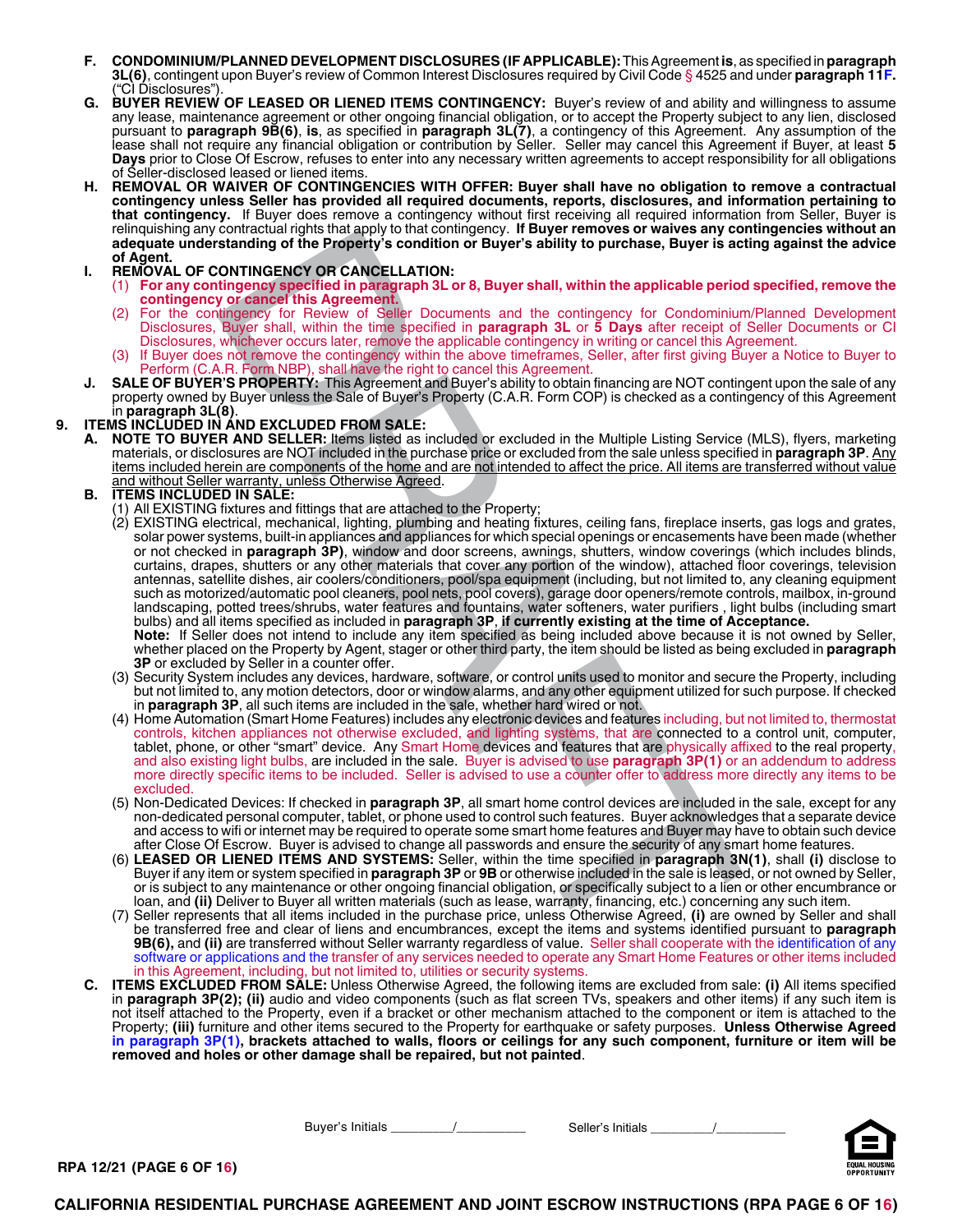### **10. ALLOCATION OF COSTS:**

- **A. INSPECTIONS, REPORTS AND CERTIFICATES:** Paragraphs **3Q(1) (3)** only determines who is to pay for the inspection, test, certificate or service ("Report") mentioned; **it does not determine who is to pay for any work recommended or identified in the Report. Agreements for payment of required work should be specified in paragraph 3R(2) or in a separate agreement (such as C.A.R. Forms RR, RRRR, ADM or AEA).**
- **B. GOVERNMENT REQUIREMENTS AND CORRECTIVE OR REMEDIAL ACTIONS:**
	- (1) **LEGALLY REQUIRED INSTALLATIONS AND PROPERTY IMPROVEMENTS:** Any required installation of smoke alarm or carbon monoxide device(s) or securing of water heater shall be completed within **the time specified in paragraph 3N(4)**. If Buyer is to pay for these items, Buyer, as instructed by Escrow Holder, shall deposit funds into escrow or directly to the vendor completing the repair or installation. Prior to Close Of Escrow, Seller shall Deliver to Buyer written statement(s) of compliance in accordance with any Law, unless Seller is exempt. If Seller is to pay for these items and does not fulfill Seller's obligation in the time specified, and Buyer incurs costs to comply with lender requirements concerning those items, Seller shall be responsible for Buyer's costs. Buyer may notify Escrow Holder of the costs incurred, provide an invoice, and request Escrow Holder deduct the amount from Seller's proceeds and release those funds to Buyer.

### (2) **POINT OF SALE REQUIREMENTS:**

- **(A)** Point of sale inspections, reports and repairs refer to any such actions required to be completed before or after Close Of Escrow that are required in order to close under any Law. Unless Parties Otherwise Agree to another time period, any such repair shall be completed prior to final verification of Property. If Buyer agrees to pay for any portion of such repair, Buyer, shall **(i)** directly pay to the vendor completing the repair or **(ii)** provide an invoice to Escrow Holder, deposit funds into escrow sufficient to pay for Buyer's portion of such repair and request Escrow Holder pay the vendor completing the repair.
- **(B)** Buyer shall be provided, within the time specified in **paragraph 3N(1)**, unless Parties Otherwise Agree to another time period, a Copy of any required government-conducted or point-of-sale inspection report prepared pursuant to this Agreement or in anticipation of this sale of the Property.
- (3) **REINSPECTION FEES:** If any repair in **paragraph 10B(1)** is not completed within the time specified and the lender requires an additional inspection to be made, Seller shall be responsible for any corresponding reinspection fee. If Buyer incurs costs to comply with lender requirements concerning those items, Buyer may notify Escrow Holder of the costs incurred and request Escrow Holder deduct the amount from Seller's proceeds and release those funds to Buyer.
- (4) **INFORMATION AND ADVICE ON REQUIREMENTS:** Buyer and Seller are advised to seek information from a knowledgeable source regarding local and State mandates and whether they are point of sale requirements or requirements of ownership. Agents do not have expertise in this area and cannot ascertain all of the requirements or costs of compliance.

### **C. HOME WARRANTY:**

- (1) Buyer shall choose the coverages within the cost limit specified in **paragraph 3Q(18)**. Buyer shall pay the cost of the home warranty plan chosen by Buyer that exceeds the amount allocated to Seller in **paragraph 3Q(18)**. Buyer is informed that home warranty plans have many optional coverages, including but not limited to, coverages for Air Conditioner and Pool/Spa. Buyer is advised to investigate these coverages to determine those that may be suitable for Buyer.
- (2) **If Buyer waives the purchase of a home warranty policy in paragraph 3Q(18), Buyer may still purchase a home warranty policy, at Buyer's expense, prior to Close Of Escrow.**

## **11. STATUTORY AND OTHER DISCLOSURES (INCLUDING LEAD-BASED PAINT HAZARD DISCLOSURES) AND CANCELLATION RIGHTS:**

### **A. STATUTORY AND SUPPLEMENTAL DISCLOSURES:**

- (1) Seller shall, within the time specified in **paragraph 3N(1)**, Deliver to Buyer: unless exempt, fully completed disclosures or notices required by §§ 1102 et. seq. and 1103 et. seq. of the Civil Code ("Statutory Disclosures"). Statutory Disclosures include, but are not limited to, a Real Estate Transfer Disclosure Statement (C.A.R. Form TDS), Natural Hazard Disclosure Statement ("NHD"), notice or actual knowledge of release of illegal controlled substance, notice of special tax and/or assessments (or, if allowed, substantially equivalent notice regarding the Mello-Roos Community Facilities Act of 1982 and Improvement Bond Act of 1915) and, if Seller has actual knowledge, of industrial use and military ordnance location (C.A.R. Form SPQ or ESD), and, if the Property is in a high or very high fire hazard severity area, the information, notices, documentation, and agreements required by §§ 1102.6(f) and 1102.19 of the Civil Code (C.A.R. Form HHDA).
- in Buyer Roots. Buyer may notify Eerow Holder of the coats income and the measure and a single and a single and response that the amount from Silliers and response that a response in the single and response that a response (2) The Real Estate Transfer Disclosure Statement required by this paragraph is considered fully completed if Seller has completed the section titled Coordination with Other Disclosure Forms by checking a box (Section I), and Seller has completed and answered all questions and Signed the Seller's Information section (Section II) and the Seller's Agent, if any, has completed and Signed the Seller's Agent's section (Section III), or, if applicable, an Agent Visual Inspection Disclosure (C.A.R. Form AVID). Section V acknowledgment of receipt of a Copy of the TDS shall be Signed after all previous sections, if applicable, have been completed. Nothing stated herein relieves a Buyer's Agent, if any, from the obligation to **(i)** conduct a reasonably competent and diligent visual inspection of the accessible areas of the Property and disclose, on Section IV of the TDS, or an AVID, material facts affecting the value or desirability of the Property that were or should have been revealed by such an inspection or **(ii)** complete any sections on all disclosures required to be completed by Buyer's Agent.
- (3) **Waiver of Statutory Disclosures is prohibited by Law.**
- (4) Seller shall, within the time specified in **paragraph 3N(1)**, provide the following "Supplemental Disclosures" as follows: **(i)** unless exempt from the obligation to provide a TDS, complete a Seller Property Questionnaire (C.A.R. Form SPQ) by answering all questions and Signing and Delivering a Copy to Buyer; **(ii)** if exempt from the obligation to provide a TDS, complete an Exempt Seller Disclosure (C.A.R. Form ESD) by answering all questions and Signing and Delivering a Copy to Buyer.
- (5) Buyer shall, within the time specified in **paragraph 3L(3)** OR **5 Days** after Delivery of Statutory Disclosures, whichever is later, return Signed Copies of the Statutory Disclosures to Seller.
- (6) In the event Seller or Seller's Agent, prior to Close Of Escrow, becomes aware of adverse conditions materially affecting the Property, or any material inaccuracy in disclosures, information or representations previously provided to Buyer under this paragraph, Seller shall, in writing, promptly provide a subsequent or amended TDS, Seller Property Questionnaire or other document, in writing, covering those items. Any such document shall be deemed an amendment to the TDS or SPQ. **However, a subsequent or amended disclosure shall not be required for conditions and material inaccuracies of which Buyer is otherwise aware, or which are discovered by Buyer or disclosed in reports or documents provided to or ordered and paid for by Buyer.**

Buyer's Initials \_\_\_\_\_\_\_\_\_/\_\_\_\_\_\_\_\_\_\_ Seller's Initials \_\_\_\_\_\_\_\_\_/\_\_\_\_\_\_\_\_\_\_



**RPA 12/21 (PAGE 7 OF 16)** 

**CALIFORNIA RESIDENTIAL PURCHASE AGREEMENT AND JOINT ESCROW INSTRUCTIONS (RPA PAGE 7 OF 16)**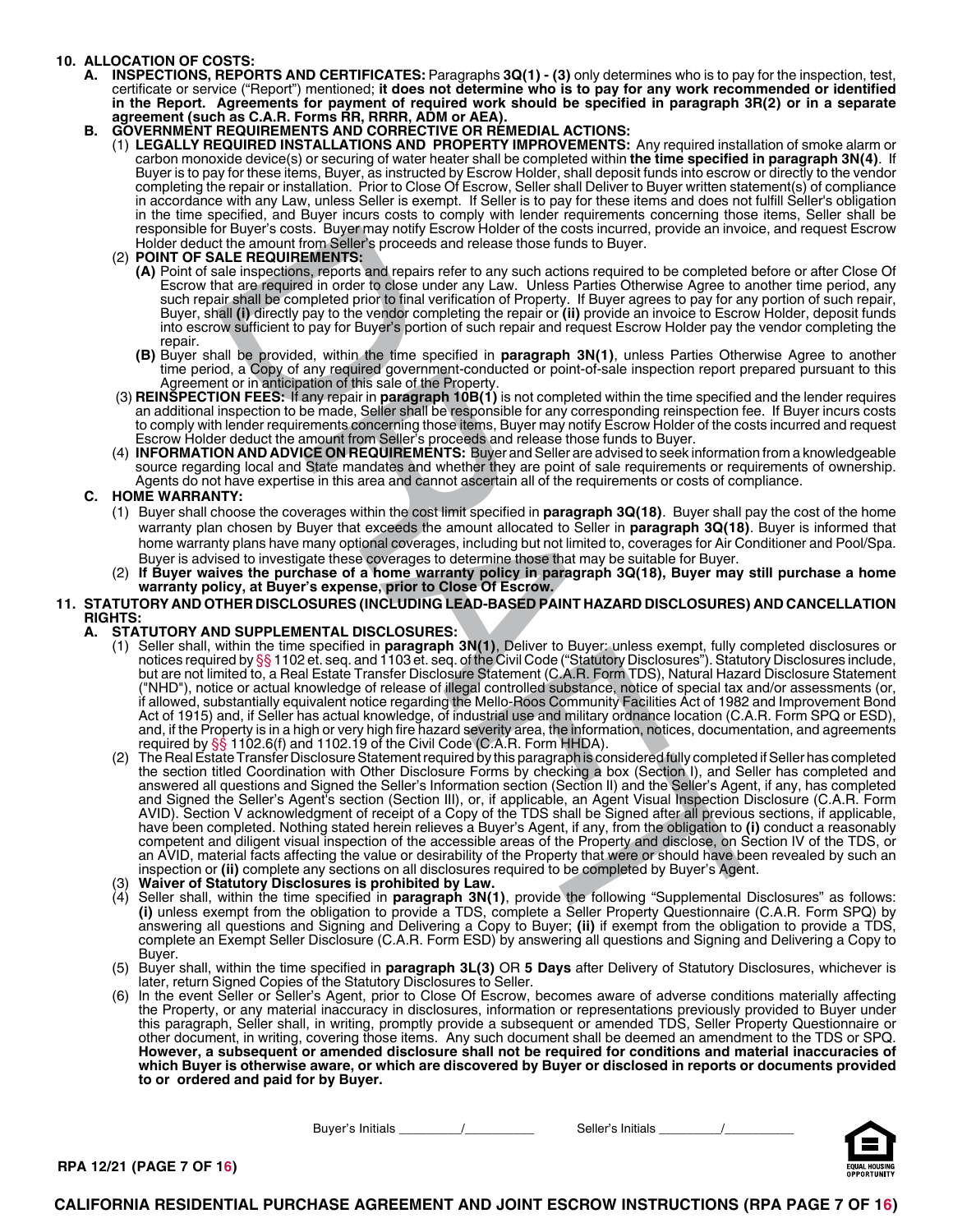(7) If any Statutory or Supplemental Disclosure, or subsequent or amended Statutory or Supplemental Disclosure is **Delivered** to Buyer after the offer is Signed, Buyer shall have the right to rescind this Agreement within **3 Days** after Delivery in person, or **5 Days** after Delivery by deposit in the mail, or by an electronic record, or email satisfying the Uniform Electronic Transactions Act (UETA), by giving written notice of rescission to Seller or Seller's Authorized Agent. If Buyer does not rescind within this time period, Buyer is deemed to have approved the new disclosure and shall not have the right to cancel, and a Notice to Buyer to Perform (C.A.R. Form NBP) shall not be required.

### **B. LEAD DISCLOSURES:**

- (1) Seller shall, within the time specified in **paragraph 3N(1)**, for any residential property built before January 1, 1978, unless exempted by Law, Deliver to Buyer a fully completed Federal Lead-Based Paint Disclosures (C.A.R. Form FLD) and pamphlet ("Lead Disclosures").
- (2) **Waiver of federal requirement is prohibited by Law.**
- (3) Buyer shall, for the time specified in **paragraph 3L(3)**, have the opportunity to conduct a risk assessment or to inspect for the presence of lead-based paint hazards.
- (4) Buyer shall, within the time specified in **paragraph 3L(3)** OR **5 Days** after Delivery of Lead Disclosures, whichever is later, return Signed Copies of the Lead Disclosures to Seller.
- (5) If any Lead Disclosure is Delivered to Buyer after the offer is Signed, Buyer shall have the right to rescind this Agreement by the later of: **(i)** the time specified in **paragraph 3J(3)**, or **(ii) 3 Days** after delivery in person, or **5 Days** after Delivery by deposit in the mail, or by an electronic record, or email satisfying the Uniform Electronic Transactions Act (UETA), by giving written notice of rescission to Seller or Seller's Authorized Agent. If Buyer does not rescind within this time period, Buyer has been deemed to have approved the new disclosure and shall not have the right to cancel, and a Notice to Buyer to Perform (C.A.R. Form NBP) shall not be required.
- **C. NATURAL AND ENVIRONMENTAL HAZARDS:** Seller shall, within the time specified in **paragraph 3N(1)**, if required by Law: **(i)** Deliver to Buyer earthquake guides (and questionnaire), which is required for all residential property with 1-4 units and any manufactured or mobile home built before January 1, 1960, and environmental hazards booklet; and **(ii)** even if exempt from the obligation to provide a NHD, disclose if the Property is located in a Special Flood Hazard Area; Potential Flooding (Inundation) Area; Very High Fire Hazard Zone; State Fire Responsibility Area; Earthquake Fault Zone; Seismic Hazard Zone; and **(iii)** disclose any other zone as required by Law and provide any other information required for those zones.
- **D. HOME FIRE HARDENING DISCLOSURE AND ADVISORY:** Seller shall, within the time specified in **paragraph 3N(1)**, if the home was constructed before January 1, 2010, Deliver to Buyer: **(i)** a home hardening disclosure required by law; and **(ii)** a statement of features of which the Seller is aware that may make the home vulnerable to wildfire and flying embers; and **(iii)** if <del>Seller has obtained one</del>, a final inspection report regarding compliance with defensible space requirements if one was prepared pursuant to Government Code § 51182 (C.A.R. Form HHDA).
- **E. DEFENSIBLE SPACE DISCLOSURE AND ADDENDUM:** Seller shall, within the time specified in **paragraph 3N(1)**, Deliver to Buyer **(i)** a disclosure of whether the Property is in compliance with any applicable defensible space laws designed to protect a structure on the Property from fire; and **(ii)** an addendum allocating responsibility for compliance with any such defensible space law (C.A.R. Form TBD).
- **F. CONDOMINIUM/PLANNED DEVELOPMENT DISCLOSURES:** 
	- (1) Seller shall, within the time specified in **paragraph 3N(1)**, disclose to Buyer whether the Property is a condominium or is located in a planned development, other common interest development, or otherwise subject to covenants, conditions, and restrictions (C.A.R. Form SPQ or ESD).
	- (2) If the Property is a condominium or is located in a planned development or other common interest development with a HOA, Seller shall, within the time specified in **paragraph 3N(3)**, order from, and pay any required fee for the following items to the HOA (C.A.R. Form HOA-IR): **(i)** Copies of any documents required by Law (C.A.R. Form HOA-RS); **(ii)** disclosure of any pending or anticipated claim or litigation by or against the HOA; **(iii)** a statement containing the location and number of designated parking and storage spaces; **(iv)** Copies of the most recent 12 months of HOA minutes for regular and special meetings; **(v)** the names and contact information of all HOAs governing the Property; **(vi)** pet restrictions; and **(vii)** smoking restrictions ("CI Disclosures"). Seller shall itemize and Deliver to Buyer all CI Disclosures received from the HOA and any CI Disclosures in Seller's possession. Seller shall, as directed by Escrow Holder, deposit funds into escrow or direct to HOA or management company to pay for any of the above.
- ead-based paint hazards. The term of the control of the control of the control of the control of the control of the control of the control of the control of the control of the control of the control of the control of the c **G. WITHHOLDING TAXES:** Buyer and Seller hereby instruct Escrow Holder to withhold the applicable required amounts to comply with federal and California withholding Laws and forward such amounts to the Internal Revenue Service and Franchise Tax Board, respectively. However, no federal withholding is required if, prior to Close Of Escrow, Seller Delivers **(i)** to Buyer and Escrow Holder a fully completed affidavit (C.A.R. Form AS) sufficient to avoid withholding pursuant to federal withholding Law (FIRPTA); **(ii)** to a qualified substitute (usually a title company or an independent escrow company) a fully completed affidavit (C.A.R. Form AS) sufficient to avoid withholding pursuant to federal withholding Law AND the qualified substitute Delivers to Buyer and Escrow Holder an affidavit signed under penalty of perjury (C.A.R. Form QS) that the qualified substitute has a received the fully completed Seller's affidavit and the Seller states that no federal withholding is required; or **(iii)** to Buyer other documentation satisfying the requirements under Internal Revenue Code § 1445 (FIRPTA). No withholding is required under California Law if, prior to Close Of Escrow, Escrow Holder has received sufficient documentation from Seller that no withholding is required, and Buyer has been informed by Escrow Holder.
- **H. MEGAN'S LAW DATABASE DISCLOSURE:** Notice: Pursuant to § 290.46 of the Penal Code, information about specified registered sex offenders is made available to the public via an Internet Web site maintained by the Department of Justice at **www. meganslaw.ca.gov**. Depending on an offender's criminal history, this information will include either the address at which the offender resides or the community of residence and ZIP Code in which he or she resides. (Neither Seller nor Agent are required to check this website. If Buyer wants further information, Agent recommends that Buyer obtain information from this website during Buyer's investigation contingency period. Agents do not have expertise in this area.)
- **I. NOTICE REGARDING GAS AND HAZARDOUS LIQUID TRANSMISSION PIPELINES:** This notice is being provided simply to inform you that information about the general location of gas and hazardous liquid transmission pipelines is available to the public via the National Pipeline Mapping System (NPMS) Internet Web site maintained by the United States Department of Transportation at **http://www.npms.phmsa.dot.gov/**. To seek further information about possible transmission pipelines near the Property, you may contact your local gas utility or other pipeline operators in the area. Contact information for pipeline operators is searchable by ZIP Code and county on the NPMS Internet Website. (Neither Seller nor Agent are required to check this website. If Buyer wants further information, Agent recommends that Buyer obtain information from this website during Buyer's investigation contingency period. Agents do not have expertise in this area.)

Buyer's Initials \_\_\_\_\_\_\_\_\_/\_\_\_\_\_\_\_\_\_\_ Seller's Initials \_\_\_\_\_\_\_\_\_/\_\_\_\_\_\_\_\_\_\_



**RPA 12/21 (PAGE 8 OF 16)** 

**CALIFORNIA RESIDENTIAL PURCHASE AGREEMENT AND JOINT ESCROW INSTRUCTIONS (RPA PAGE 8 OF 16)**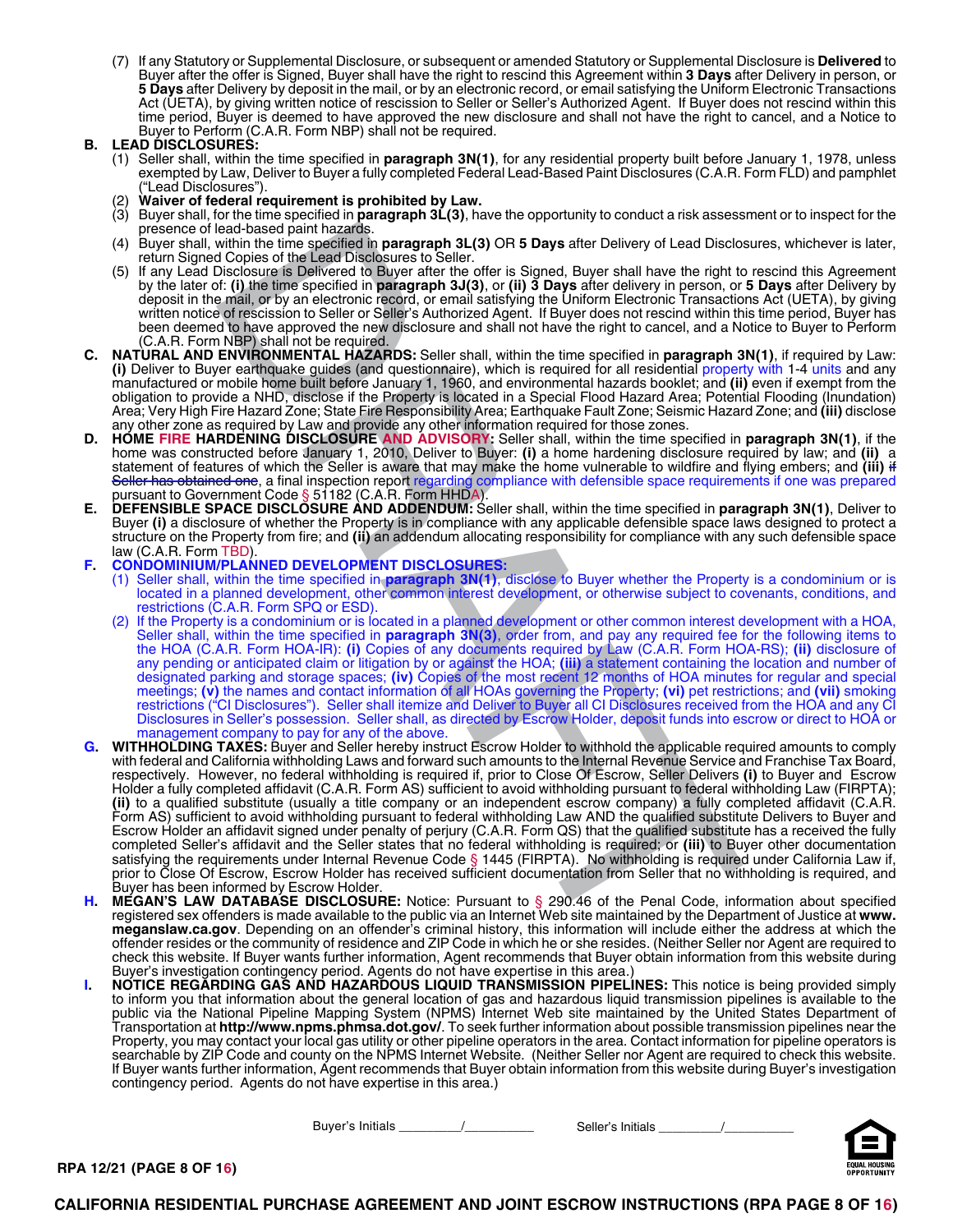**J. KNOWN MATERIAL FACTS:** Seller shall, within the time specified in **paragraph 3N(1)**, DISCLOSE KNOWN MATERIAL FACTS AND DEFECTS affecting the Property, including, but not limited to, known insurance claims within the past five years, or provide Buyer with permission to contact lender to get such information (C.A.R. Form ARC), and make any and all other disclosures required by Law.

### **12. BUYER'S INVESTIGATION OF PROPERTY AND MATTERS AFFECTING PROPERTY:**

- **A.** Buyer shall, within the time specified in **paragraph 3L(3)**, have the right, at Buyer's expense unless Otherwise Agreed, to conduct inspections, investigations, tests, surveys and other studies ("Buyer Investigations").
- **B.** Buyer Investigations include, but are not limited to:
	- (1) Inspections regarding any physical attributes of the Property or items connected to the Property, such as: (A) A general home inspection.
		- (B) An inspection for lead-based paint and other lead-based paint hazards.
		- (C) An inspection specifically for wood destroying pests and organisms. Any inspection for wood destroying pests and organisms shall be prepared by a registered Structural Pest Control company; shall cover the main building and attached structures; may cover detached structures; shall NOT include water tests of shower pans on upper level units unless the owners of property below the shower consent; shall NOT include roof coverings; and, if the Property is a unit in a condominium or other common interest subdivision, the inspection shall include only the separate interest and any exclusive-use areas being transferred, and shall NOT include common areas; and shall include a report ("Pest Control Report") showing the findings of the company which shall be separated into sections for evident infestation or infections (Section 1) and for conditions likely to lead to infestation or infection (Section 2).
		- (D) Any other specific inspections of the physical condition of the land and improvements.
	- (2) All other Buyer Investigations not specified above. See, for example, Buyer's Inspection Advisory (C.A.R. Form BIA).
	- (3) A review of reports, disclosures or information prepared by or for Seller and Delivered to Buyer pursuant to **paragraphs 3**, **10**, **11**, and **14A**.
- **C.** Without Seller's prior written consent, Buyer shall neither make nor cause to be made: **(i)** invasive or destructive Buyer Investigations, except for minimally invasive testing required to prepare a Pest Control Report, which shall not include any holes or drilling though stucco or similar material; or **(ii)** inspections by any governmental building or zoning inspector or government employee, unless required by Law.
- **D.** Seller shall make the Property available for all Buyer Investigations. Seller is not obligated to move any existing personal property. Seller shall have water, gas, electricity and all operable pilot lights on for Buyer's Investigations and through the date possession is delivered to Buyer. Buyer shall **(i)** as specified in **paragraph 3L(3)** complete Buyer Investigations and satisfy themselves as to the condition of the Property, and either remove the contingency or cancel this Agreement, and **(ii)** by the time specified in **paragraph 3L(3)** or **3 Days** after receipt of any Investigation report, whichever is later, give Seller at no cost, complete Copies of all such reports obtained by Buyer, which obligation shall survive the termination of this Agreement. This Delivery of Investigation reports shall not include any appraisal.
- s shall be prepared by a registered Structural Pest Cointo/company: shall cover the means on the present of the show the show that over the structural NOT include water tests of shown pans on the shown that the shown and **E. Buyer indemnity and Seller protection for entry upon the Property:** Buyer shall: **(i)** keep the Property free and clear of liens; **(ii)** repair all damage arising from Buyer Investigations; and **(iii)** indemnify and hold Seller harmless from all resulting liability, claims, demands, damages and costs. Buyer shall carry, or Buyer shall require anyone acting on Buyer's behalf to carry, policies of liability, workers' compensation and other applicable insurance, defending and protecting Seller from liability for any injuries to persons or property occurring during any Buyer Investigations or work done on the Property at Buyer's direction prior to Close Of Escrow. Seller is advised that certain protections may be afforded Seller by recording a "Notice of Non-Responsibility" (C.A.R. Form NNR) for Buyer Investigations and work done on the Property at Buyer's direction. Buyer's obligations under this paragraph shall survive the termination of this Agreement. This delivery of Investigation reports shall not include any appraisal, except an appraisal received in connection with an FHA or VA loan.

# **13. TITLE AND VESTING:**

- **A.** Buyer shall, within the time specified in **paragraph 3N(1),** be provided a current Preliminary Report by the person responsible for paying for the title report in **paragraph 3Q(8)**. If Buyer is responsible for paying, Buyer shall act diligently and in good faith to obtain such Preliminary Report within the time specified. The Preliminary Report is only an offer by the title insurer to issue a policy of title insurance and may not contain every item affecting title. The company providing the Preliminary Report shall, prior to issuing a Preliminary Report, conduct a search of the General Index for all Sellers except banks or other institutional lenders selling properties they acquired through foreclosure (REOs), corporations, and government entities.
- **B.** Title is taken in its present condition subject to all encumbrances, easements, covenants, conditions, restrictions, rights and other matters, whether of record or not, as of the date of Acceptance except for: **(i)** monetary liens of record unless Buyer is assuming those obligations or taking the Property subject to those obligations; and **(ii)** those matters which Seller has agreed to remove in writing. For any lien or matter not being transferred upon sale, Seller will take necessary action to deliver title free and clear of such lien or matter.
- **C.** Seller shall within **7 Days** after request, give Escrow Holder necessary information to clear title.
- **D.** Seller shall, within the time specified in **paragraph 3N(1)**, disclose to Buyer all matters known to Seller affecting title, whether of record or not.
- **E.** If Buyer is a legal entity and the Property purchase price Is at least \$300,000 and the purchase price is made without a bank loan or similar form of external financing, a Geographic Targeting Order (GTO) issued by the Financial Crimes Enforcement Network, U.S. Department of the Treasury, requires title companies to collect and report certain information about the Buyer, depending on where the Property is located. Buyer agrees to cooperate with the title company effort to comply with the GTO.
- **F.** Buyer shall receive a "Homeowner's Policy of Title Insurance" or equivalent policy of title insurance, if applicable to the type of property and buyer. Escrow Holder shall request this policy. If a Homeowner's Policy of Title Insurance is not offered, Buyer shall receive a CLTA Standard Coverage policy unless Buyer has chosen another policy and instructed Escrow Holder in writing of the policy chosen and agreed to pay any increase in cost. Buyer should consult with the Title Company about the availability, and difference in coverage, and cost, if any, between a Homeowner's Policy and a CLTA Standard Coverage policy and other title policies and endorsements. Buyer should receive notice from the Title Company on its Preliminary (Title) Report of the type of coverage offered. If Buyer is not notified on the Preliminary (Title) Report or is not satisfied with the policy offered, and Buyer nonetheless removes the contingency for Review of the Preliminary Report, Buyer will receive the policy as specified in this paragraph.
- **14. TIME PERIODS; REMOVAL OF CONTINGENCIES; CANCELLATION RIGHTS: The following time periods may only be extended, altered, modified or changed by mutual written agreement. Any removal of contingencies or cancellation under this paragraph by either Buyer or Seller must be exercised in good faith and in writing (C.A.R. Form CR or CC).**

Buyer's Initials \_\_\_\_\_\_\_\_\_/\_\_\_\_\_\_\_\_\_\_\_\_\_\_\_\_\_\_\_\_\_\_Seller's Initials



**RPA 12/21 (PAGE 9 OF 16)** 

**CALIFORNIA RESIDENTIAL PURCHASE AGREEMENT AND JOINT ESCROW INSTRUCTIONS (RPA PAGE 9 OF 16)**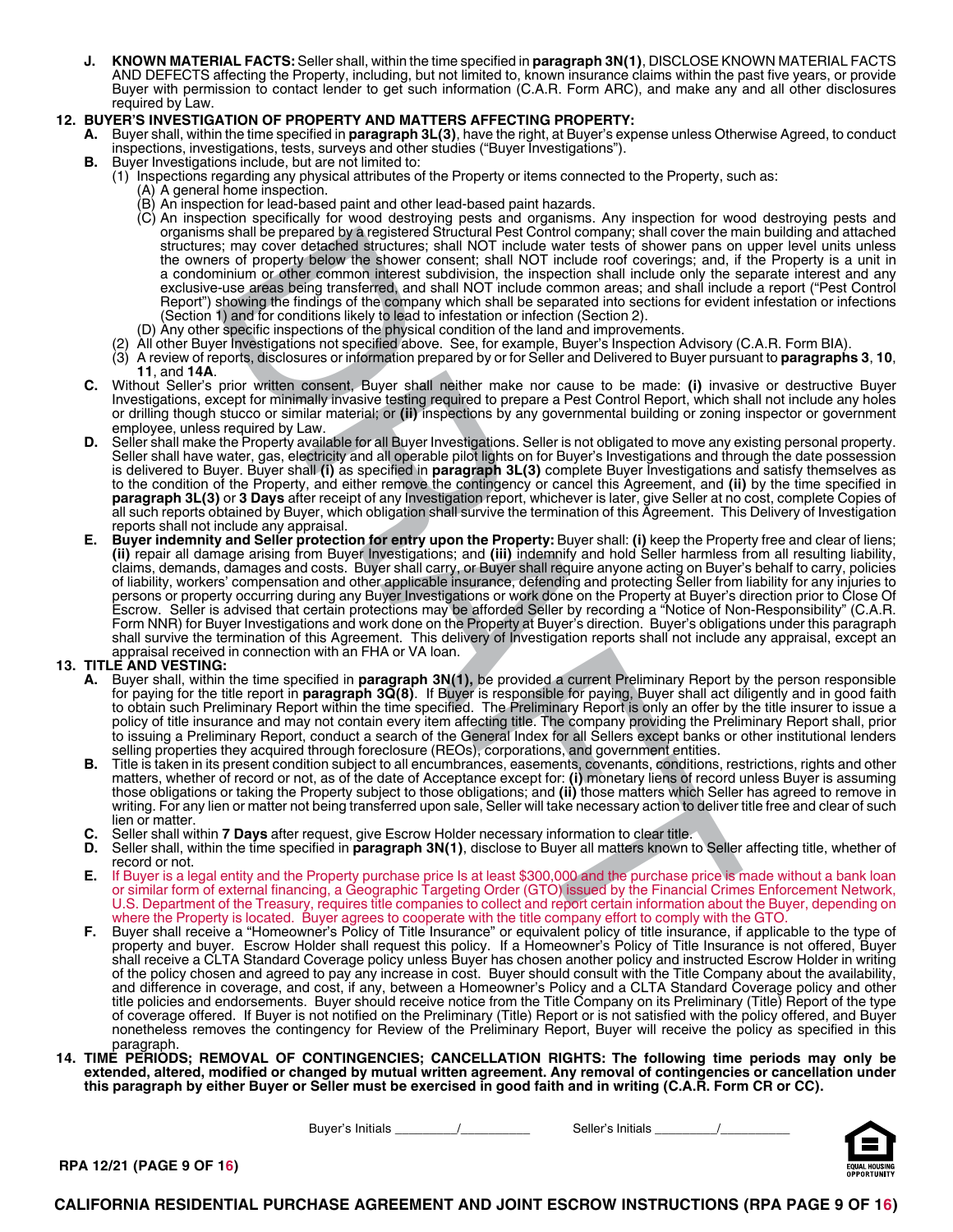**A. SELLER DELIVERY OF DOCUMENTS:** Seller shall, within the time specified in **paragraph 3N(1)**, **Deliver** to Buyer all Reports,

# 13A, 13C and 28.<br>B. BUYER REVIEW OF DOCUMENTS; REPAIR REQUEST; CONTINGENCY REMOVAL OR CANCELLATION

- (1) Buyer has the time specified in **paragraph 3** to: **(i)** perform Buyer Investigations; review all disclosures, reports, lease documents to be assumed by Buyer pursuant to **paragraph 9B(6)**, and other applicable information, which Buyer receives from Seller; and approve all matters affecting the Property; and **(ii)** Deliver to Seller Signed Copies of Statutory and Lead
- Disclosures and other disclosures Delivered by Seller in accordance with **paragraphs 11A and 11B**.<br>(2) Buyer may, within the time specified in **paragraph 3L(3)**, request that Seller make repairs or take any other action re the Property (C.A.R. Form RR). Seller has no obligation to agree to or respond to Buyer's requests (C.A.R. Form RR or RRRR). If Seller does not agree or does not respond, Buyer is not contractually entitled to have the repairs or other requests made and may only cancel based on contingencies in this Agreement.
- (3) Buyer shall, by the end of the times specified in **paragraph 3L** (or as Otherwise Agreed), Deliver to Seller a removal of the applicable contingency or cancellation (C.A.R. Form CR or CC) of this Agreement. However, if any report, disclosure, or information for which Seller is responsible, other than those in **paragraphs 11A** or **11B**, is not Delivered within the time specified in **paragraph 3N(1)**, then Buyer has **5 Days** after Delivery of any such items, or the times specified in **paragraph 3L**, whichever is later, to Deliver to Seller a removal of the applicable contingency or cancellation of this Agreement. Late Delivery of any report, disclosure, or information does not create a contractual contingency right to cancel if there is not an existing contingency on the date of Delivery pertaining to that report, disclosure or information. This does not alter any
- termination rights under **paragraph 11A** or **11B**. (4) **Continuation of Contingency:** Even after the end of the time specified in **paragraph 3L** and before Seller cancels, if at all, pursuant to **paragraph 14C**, Buyer retains the right, in writing, to either **(i)** remove remaining contingencies, or **(ii)** cancel this Agreement based on a remaining contingency. Once Buyer's written removal of all contingencies is Delivered to Seller, Seller may not cancel this Agreement pursuant to **paragraph 14C(1)**.

### **C. SELLER RIGHT TO CANCEL:**

- (1) **SELLER RIGHT TO CANCEL; BUYER CONTINGENCIES:** If, by the time specified in this Agreement, Buyer does not Deliver to Seller a removal of the applicable contingency or cancellation of this Agreement, then Seller, after first Delivering to Buyer a Notice to Buyer to Perform (C.A.R. Form NBP), may cancel this Agreement. In such event, Seller shall authorize the return of Buyer's deposit, except for fees incurred by Buyer.
- where you can continue to the appearance of the appearance of the state of the state of the state of the state of the state of the state of the state of the state of the state of the state of the state of the state of the (2) **SELLER RIGHT TO CANCEL; BUYER CONTRACT OBLIGATIONS:** Seller, after first Delivering to Buyer a Notice to Buyer to Perform, may cancel this Agreement if, by the time specified in this Agreement, Buyer does not take the following action(s): **(i)** Deposit funds as required by **paragraph 3D(1)** or **3D(2)** or if the funds deposited pursuant to **paragraph 3D(1)** or **3D(2)** are not good when deposited; **(ii)** Deliver updated contact information for Buyer's lender(s) as required by **paragraph 5C(3)**; **(iii)** Deliver a notice of FHA or VA costs or terms, if any, as specified by **paragraph 5C(4)** (C.A.R. Form RR); **(iv)** Deliver verification, or a satisfactory verification if Seller reasonably disapproves of the verification already provided, as required by **paragraph 5B** or **6A**; **(v)** Deliver a letter as required by **paragraph 6B**; **(vi)** In writing assume or accept leases or liens specified in **paragraph 8G**; **(vii)** Return Statutory and Lead Disclosures as required by **paragraphs 11A and 11B**; or **(viii)** Cooperate with the title company effort to comply with the GTO as required by paragraph 13E; **(ix)** Sign or initial a separate liquidated damages form for an increased deposit as required by **paragraph 29**; **(x)** Provide evidence of authority to Sign in a representative capacity as specified in **paragraph 28**; or **(xi)** Perform any additional Buyer contractual obligation included in this Agreement. In such event, Seller shall authorize the return of Buyer's deposit, except for fees allocated to Seller in this Agreement and already paid by Escrow prior to cancellation of this Agreement and notification to Escrow.
- (3) **SELLER RIGHT TO CANCEL; SELLER CONTINGENCIES:** Seller may cancel this Agreement by good faith exercise of any Seller contingency included in this Agreement, or Otherwise Agreed, so long as that contingency has not already been removed or waived in writing.
- **D. BUYER RIGHT TO CANCEL:**
	- (1) **BUYER RIGHT TO CANCEL; SELLER CONTINGENCIES:** If, by the time specified in this Agreement, Seller does not Deliver to Buyer a removal of the applicable contingency or cancellation of this Agreement, then Buyer, after first Delivering to Seller a Notice to Seller to Perform (C.A.R. Form NSP), may cancel this Agreement. In such event, Seller shall authorize the return of Buyer's deposit, except for fees allocated to Seller in the Agreement and already paid by Escrow prior to cancellation of this Agreement and notification to Escrow.
	- (2) **BUYER RIGHT TO CANCEL; SELLER CONTRACT OBLIGATIONS:** If, by the time specified, Seller has not Delivered any item specified in **paragraph 3N(1)** or Seller has not performed any Seller contractual obligation included in this Agreement by the time specified, Buyer, after first Delivering to Seller a Notice to Seller to Perform, may cancel this Agreement.
	- (3) **BUYER RIGHT TO CANCEL; BUYER CONTINGENCIES:** Buyer may cancel this Agreement by good faith exercise of any Buyer contingency included in **paragraph 8**, or Otherwise Agreed, so long as that contingency has not already been removed in writing.
- **E. NOTICE TO BUYER OR SELLER TO PERFORM:** The Notice to Buyer to Perform or Notice to Seller to Perform shall: **(i)** be in writing; **(ii)** be Signed by the applicable Buyer or Seller; and **(iii)** give the other Party at least **2 Days** after Delivery (or until the time specified in the applicable paragraph, whichever occurs last) to take the applicable action. A Notice to Buyer to Perform or Notice to Seller to Perform may not be Delivered any earlier than **2 Days** prior to the expiration of the applicable time for the other Party to remove a contingency or cancel this Agreement or meet an obligation specified in **paragraph 14**, whether or not the Scheduled Performance Day falls on a Saturday, Sunday or legal holiday. If a Notice to Buyer to Perform or Notice to Seller to Perform is incorrectly Delivered or specifies a time less than the above time frame, the notice shall be deemed invalid and void. Seller or Buyer shall be required to Deliver a new Notice to Buyer to Perform or Notice to Seller to Perform with the specified timeframe.

### **F. EFFECT OF REMOVAL OF CONTINGENCIES:**

- (1) **REMOVAL OF BUYER CONTINGENCIES:** If Buyer removes, in writing, any contingency or cancellation rights, unless Otherwise Agreed in writing, Buyer shall conclusively be deemed to have: **(i)** completed all Buyer Investigations, and review of reports and other applicable information and disclosures pertaining to that contingency or cancellation right; **(ii)** elected to proceed with the transaction; and **(iii)** assumed all liability, responsibility and expense for the non-delivery of any reports, disclosures or information outside of Seller's control and for any Repairs or corrections pertaining to that contingency or cancellation right, not Otherwise Agreed, or for the inability to obtain financing.
- (2) **REMOVAL OF SELLER CONTINGENCIES:** If Seller removes, in writing, any contingency or cancellation rights, unless Otherwise Agreed in writing, Seller shall conclusively be deemed to have: **(i)** satisfied themselves regarding such contingency, **(ii)** elected to proceed with the transaction; and **(iii)** given up any right to cancel this Agreement based on such contingency.

Buyer's Initials \_\_\_\_\_\_\_\_\_/\_\_\_\_\_\_\_\_\_\_ Seller's Initials \_\_\_\_\_\_\_\_\_/\_\_\_\_\_\_\_\_\_\_



**RPA 12/21 (PAGE 10 OF 16)** 

### **CALIFORNIA RESIDENTIAL PURCHASE AGREEMENT AND JOINT ESCROW INSTRUCTIONS (RPA PAGE 10 OF 16)**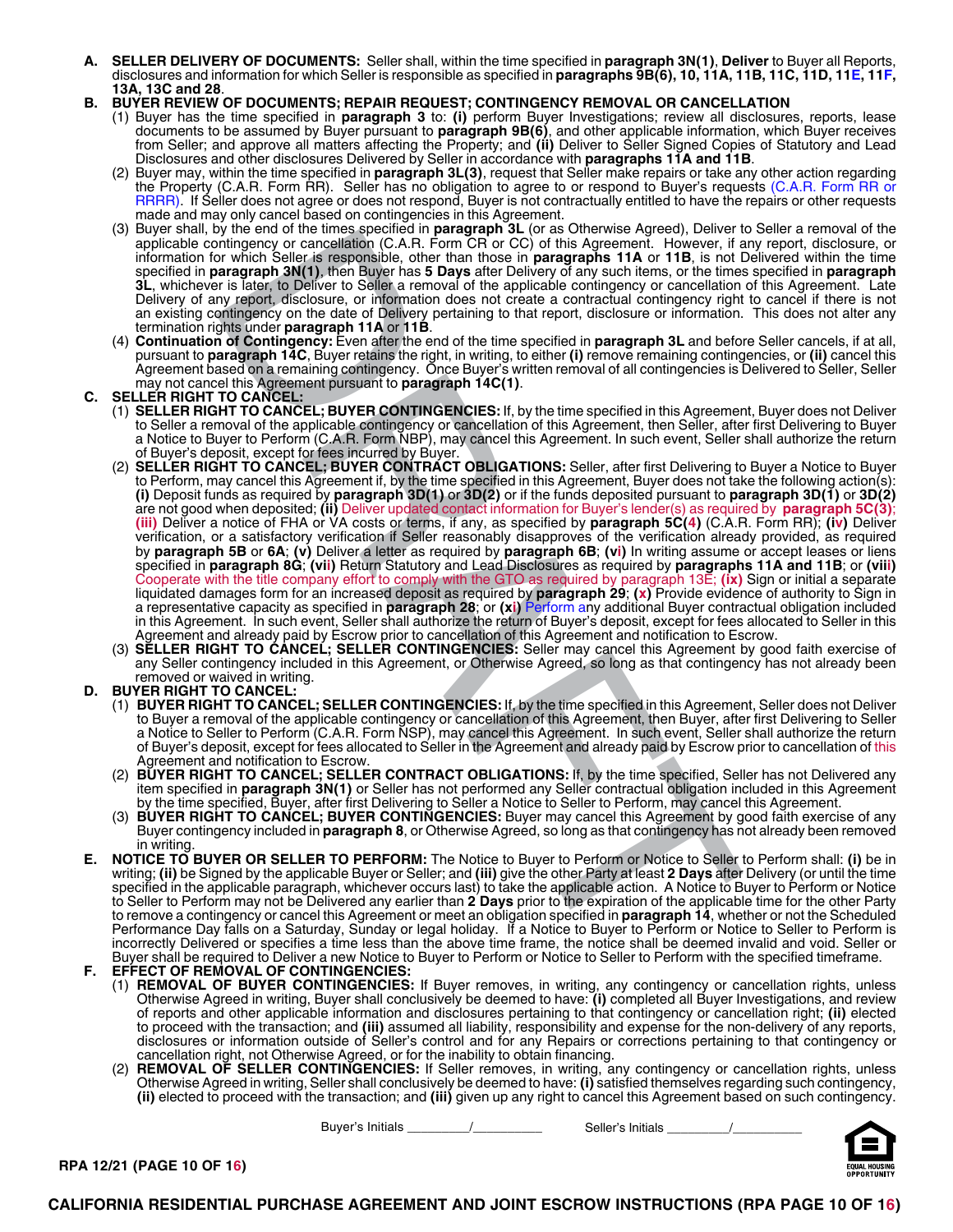- **G. DEMAND TO CLOSE ESCROW:** Before Buyer or Seller may cancel this Agreement for failure of the other Party to close escrow pursuant to this Agreement, Buyer or Seller must first Deliver to the other Party a Demand to Close Escrow (C.A.R. Form DCE). The DCE shall: **(i)** be Signed by the applicable Buyer or Seller; and **(ii)** give the other Party at least **3 Days** after Delivery to close escrow. A DCE may not be Delivered any earlier than **3 Days** prior to the scheduled Close Of Escrow, whether or not the Scheduled Performance Day falls on a Saturday, Sunday or legal holiday. If a DCE is incorrectly Delivered or specifies a time less than the above time frame, the DCE shall be deemed invalid and void. Seller or Buyer shall be required to Deliver a new DCE with the appropriate time frame.
- **H. EFFECT OF CANCELLATION ON DEPOSITS:** If Buyer or Seller gives written notice of cancellation pursuant to rights duly exercised under the terms of this Agreement, the Parties agree to Sign and Deliver mutual instructions to cancel the sale and escrow and release deposits, if any, to the Party entitled to the funds, less **(i)** fees and costs paid by Escrow Holder on behalf of that Party, if required by this Agreement; and **(ii)** any escrow cancellation fee charged to that party. Fees and costs may be payable to service providers and vendors for services and products provided during escrow. **A release of funds will require mutual Signed release instructions from the Parties, judicial decision or arbitration award. A Party may be subject to a civil penalty of up to \$1,000 for refusal to Sign cancellation instructions if no good faith dispute exists as to which Party is entitled to the deposited funds (Civil Code §1057.3). Note: Agents are not qualified to provide any opinion on whether either Party has acted in good faith or which Party is entitled to the deposited funds. Buyer and Seller are advised to seek the advice of a qualified California real estate attorney regarding this matter.**
- **15. REPAIRS:** Repairs shall be completed prior to final verification of condition unless Otherwise Agreed. Repairs to be performed at Seller's expense may be performed by Seller or through others, provided that the work complies with applicable Law, including governmental permit, inspection and approval requirements. Repairs shall be performed in a good, skillful manner with materials of quality and appearance comparable to existing materials. Buyer acknowledges that exact restoration of appearance or cosmetic items following all Repairs may not be possible. Seller shall: **(i)** obtain invoices and paid receipts for Repairs performed by others; **(ii)** prepare a written statement indicating the Repairs performed by Seller and the date of such Repairs; and **(iii)** provide Copies of invoices and paid receipts and statements to Buyer prior to final verification of condition.
- **16. FINAL VERIFICATION OF CONDITION:** Buyer shall have the right to make a final verification of the Property condition within the time specified in **paragraph 3J**, NOT AS A CONTINGENCY OF THE SALE, but solely to confirm: **(i)** the Property is maintained pursuant to **paragraph 7B**; **(ii)** Repairs have been completed as agreed; and **(iii)** Seller has complied with Seller's other obligations under this Agreement (C.A.R. Form VP).
- **17. PRORATIONS OF PROPERTY TAXES AND OTHER ITEMS:** Unless Otherwise Agreed, the following items shall be PAID CURRENT and prorated between Buyer and Seller as of Close Of Escrow: real property taxes and assessments, interest, Seller rental payments, HOA regular assessments due prior to Close Of Escrow, premiums on insurance assumed by Buyer, payments on bonds and assessments assumed by Buyer, and payments on Mello-Roos and other Special Assessment District bonds and assessments that are now a lien. Seller shall pay any HOA special or emergency assessments due prior to Close Of Escrow. The following items shall be assumed by Buyer WITHOUT CREDIT toward the purchase price: prorated payments on Mello-Roos and other Special Assessment District bonds and assessments and HOA special or emergency assessments that are due after Close Of Escrow. Property will be reassessed upon change of ownership. Any supplemental tax bills delivered to Escrow Holder prior to closing shall be prorated and paid as follows: **(i)** for periods after Close Of Escrow, by Buyer; and **(ii)** for periods prior to Close Of Escrow, by Seller (see C.A.R. Form SPT or SBSA for further information). Seller agrees all service fees, maintenance costs and utility bills will be paid current up and through the date of Close Of Escrow. TAX BILLS AND UTILITY BILLS ISSUED AFTER CLOSE OF ESCROW SHALL BE HANDLED DIRECTLY BETWEEN BUYER AND SELLER. Prorations shall be made based on a 30-day month.

### **18. BROKERS AND AGENTS:**

- **A. COMPENSATION:** Seller or Buyer, or both, as applicable, agree to pay compensation to Broker as specified in a separate written agreement between Broker and that Seller or Buyer. Compensation is payable upon Close Of Escrow, or if escrow does not close, as otherwise specified in the agreement between Broker and that Seller or Buyer. If there is no separate written agreement for compensation between a Seller or Buyer and that principal's broker and Buyer or Seller wants to know how much the principal's broker is being paid in the transaction the applicable Seller or Buyer is advised to ask, in writing, its broker.
- elease instructions from the Parties, judicial decision or arbitration away. A film of the transfer and the constraint of the bigger of the second from the constraint of the bigger of the second from the constraints of the **B. SCOPE OF DUTY:** Buyer and Seller acknowledge and agree that Agent: **(i)** Does not decide what price Buyer should pay or Seller should accept; **(ii)** Does not guarantee the condition of the Property; **(iii)** Does not guarantee the performance, adequacy or completeness of inspections, services, products or repairs provided or made by Seller or others; **(iv)** Does not have an obligation to conduct an inspection of common areas or areas off the site of the Property; **(v)** Shall not be responsible for identifying defects on the Property, in common areas, or offsite unless such defects are visually observable by an inspection of reasonably accessible areas of the Property or are known to Agent; **(vi)** Shall not be responsible for inspecting public records or permits concerning the title or use of Property; **(vii)** Shall not be responsible for identifying the location of boundary lines or other items affecting title; **(viii)** Shall not be responsible for verifying square footage, representations of others or information contained in Investigation reports, Multiple Listing Service, advertisements, flyers or other promotional material; **(ix)** Shall not be responsible for determining the fair market value of the Property or any personal property included in the sale; **(x)** Shall not be responsible for providing legal or tax advice regarding any aspect of a transaction entered into by Buyer or Seller; and **(xi)** Shall not be responsible for providing other advice or information that exceeds the knowledge, education and experience required to perform real estate licensed activity. Buyer and Seller agree to seek legal, tax, insurance, title and other desired assistance from appropriate professionals.
- **19. JOINT ESCROW INSTRUCTIONS TO ESCROW HOLDER:**
	- **A. The following paragraphs, or applicable portions thereof, of this Agreement constitute the joint escrow instructions of Buyer and Seller to Escrow Holder,** which Escrow Holder is to use along with any related counter offers and addenda, and any additional mutual instructions to close the escrow: **paragraphs 1**, **3A-G, 3N(2), 3N(3)**, **3Q, 3R, 4A, 4B**, **5A(1-2) 5D, 5E**, **10B(2)(A), 10B(3), 10C**, **11G**, **13 (except 13D)**, **14H**, **17**, **18A**, **19**, **23**, **25**, **27, 28, 32**, **33, and paragraph 3 of the Real Estate Brokers Section.** The terms and conditions of this Agreement not set forth in the specified paragraphs are additional matters for the information of Escrow Holder, but about which Escrow Holder need not be concerned.
	- **B.** Buyer and Seller will receive Escrow Holder's general provisions, if any, directly from Escrow Holder. To the extent the general provisions are inconsistent or conflict with this Agreement, the general provisions will control as to the duties and obligations of Escrow Holder only. Buyer and Seller shall Sign and return Escrow Holder's general provisions or supplemental instructions within the time specified in **paragraph 3L(2)**. Buyer and Seller will execute additional instructions, documents and forms provided by Escrow Holder that are reasonably necessary to close the escrow and, as directed by Escrow Holder, within **3** Days, shall pay to Escrow Holder or HOA or HOA management company or others any fee required by **paragraphs 3, 8**, **10**, **11**, or elsewhere in this Agreement.

Buyer's Initials \_\_\_\_\_\_\_\_\_/\_\_\_\_\_\_\_\_\_\_ Seller's Initials \_\_\_\_\_\_\_\_\_/\_\_\_\_\_\_\_\_\_\_



**RPA 12/21 (PAGE 11 OF 16)** 

**CALIFORNIA RESIDENTIAL PURCHASE AGREEMENT AND JOINT ESCROW INSTRUCTIONS (RPA PAGE 11 OF 16)**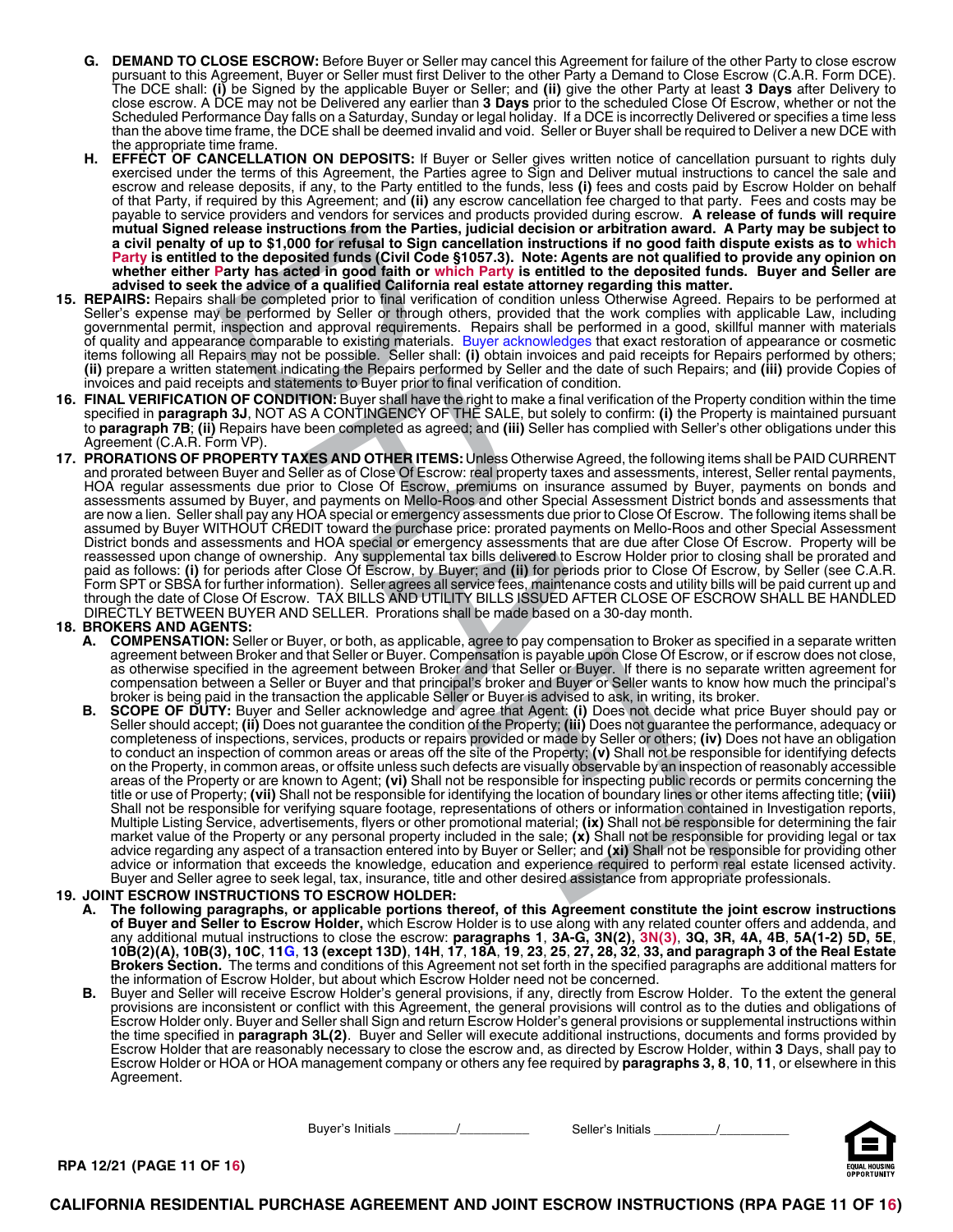- **C.** A Copy of this Agreement including any counter offer(s) and addenda shall be delivered to Escrow Holder within **3 Days** after **Acceptance**. Buyer and Seller authorize Escrow Holder to accept and rely on Copies and Signatures as defined in this Agreement as originals, to open escrow and for other purposes of escrow. The validity of this Agreement as between Buyer and Seller is not affected by whether or when Escrow Holder Signs this Agreement. Escrow Holder shall provide Seller's Statement of Information to Title Company when received from Seller, if a separate company is providing title insurance. If Seller delivers an affidavit to Escrow Holder to satisfy Seller's FIRPTA obligation under **paragraph 11D**, Escrow Holder shall deliver to Buyer, Buyer's Agent, and Seller's Agent a Qualified Substitute statement that complies with federal Law. If Escrow Holder's Qualified Substitute statement does not comply with federal law, the Parties instruct escrow to withhold all applicable required amounts under **paragraph 11D**.
- **D.** Agents are not a party to the escrow except for the sole purpose of receiving compensation pursuant to **paragraph 18A and paragraph 3 of the Real Estate Brokers Section**. If a **Copy** of the separate compensation agreement(s) provided for in either of those paragraphs is deposited with Escrow Holder by Agent, Escrow Holder shall accept such agreement(s) and pay out from Buyer's or Seller's funds, or both, as applicable, the Broker's compensation provided for in such agreement(s).Buyer and Seller irrevocably assign to Brokers compensation specified in **paragraph 18A**, and irrevocably instruct Escrow Holder to disburse those funds to Brokers at Close Of Escrow or pursuant to any other mutually executed cancellation agreement. Compensation instructions can be amended or revoked only with the written consent of Brokers. Buyer and Seller shall release and hold harmless Escrow Holder from any liability resulting from Escrow Holder's payment to Broker(s) of compensation pursuant to this Agreement.
- **E.** Upon receipt, Escrow Holder shall provide Buyer, Seller, and each Agent verification of Buyer's deposit of funds pursuant to **paragraph 5A(1) and 5A(2)**. Once Escrow Holder becomes aware of any of the following, Escrow Holder shall immediately notify each Agent: **(i)** if Buyer's initial or any additional deposit or down payment is not made pursuant to this Agreement, or is not good at time of deposit with Escrow Holder; or **(ii)** if Buyer and Seller instruct Escrow Holder to cancel escrow.
- **F.** A Copy of any amendment that affects any paragraph of this Agreement for which Escrow Holder is responsible shall be delivered to Escrow Holder within **3 Days** after mutual execution of the amendment.
- **20. SELECTION OF SERVICE PROVIDERS:** Agents do not guarantee the performance of any vendors, service or product providers ("Providers"), whether referred by Agent or selected by Buyer, Seller or other person. Buyer and Seller may select ANY Providers of their own choosing.
- **21. MULTIPLE LISTING SERVICE ("MLS"):** Agents are authorized to report to the MLS that an offer has been accepted and, upon Close Of Escrow, the sales price and other terms of this transaction shall be provided to the MLS to be published and disseminated<br>to persons and entities authorized to use the information on terms approved by the MLS. Buy to persons and entities authorized to use the information on terms approved by the MLS. Buyer acknowledges that: (i) any pictures,<br>videos, floor plans (collectively, "Images") or other information about the Property that h instruction of Seller or in compliance with MLS rules, will not be removed after Close Of Escrow; **(ii)** Seller and Seller's Agent have no obligation or ability to remove such Images or information; and **(iii)** the MLS is required to maintain such Images and information and as a result they may be displayed or circulated on the internet.
- **22. ATTORNEY FEES AND COSTS:** In any action, proceeding, or arbitration between Buyer and Seller arising out of this Agreement, the prevailing Buyer or Seller shall be entitled to reasonable attorney fees and costs from the non-prevailing Buyer or Seller, except as<br>provided in **paragraph 31A**.
- is to the weater to work interest to the minimization of the state of the state of the minimization and the minimization of the state in particular and the minimization of the minimization and an amended or research of Bro provided in **paragraph 31A**. **23. ASSIGNMENT:** Buyer shall have the right to assign all of Buyer's interest in this Agreement to Buyer's own trust or to any wholly owned entity of Buyer that is in existence at the time of such assignment. Otherwise, Buyer shall not assign all or any part of Buyer's interest in this Agreement without first having obtained the separate written consent of Seller to a specified assignee. Such consent shall not be unreasonably withheld. Prior to any assignment, Buyer shall disclose to Seller the name of the assignee and the amount of any monetary consideration between Buyer and assignee. Buyer shall provide assignee with all documents related to this Agreement including, but not limited to, the Agreement and any disclosures. If assignee is a wholly owned entity or trust of Buyer, that assignee does not need to re-sign all documents provided. Buyer shall, within the time specified in **paragraph 3K**, Deliver any request to assign this Agreement for Seller's consent. If Buyer fails to provide the required information within this time frame, Seller's withholding of consent shall be deemed reasonable. Any total or partial assignment shall not relieve Buyer of Buyer's obligations pursuant to this Agreement unless Otherwise Agreed by Seller (C.A.R. Form AOAA).
- **24. EQUAL HOUSING OPPORTUNITY:** The Property is sold in compliance with federal, state and local anti-discrimination Laws.
- **25. DEFINITIONS and INSTRUCTIONS:** The following words are defined terms in this Agreement, shall be indicated by initial capital letters throughout this Agreement, and have the following meaning whenever used:<br>A. "Acceptance" means the time the offer or final counter offer is fully executed, i
	- **A. "Acceptance"** means the time the offer or final counter offer is fully executed, in writing, by the recipient Party and is Delivered to the offering Party or that Party's Authorized Agent.
	- **B. "Agent"** means the Broker, salesperson, broker-associate or any other real estate licensee licensed under the brokerage firm identified in the Confirmation of Agency paragraph.
	- **C. "Agreement"** means this document and any counter offers and any incorporated addenda or amendments, collectively forming the binding agreement between the Parties. Addenda and amendments are incorporated only when Signed and Delivered by all Parties.
	- **D. "As-Is"** means that Seller shall make full disclosure of known material facts and defects as of the date of Acceptance and perform only those repairs specified in this Agreement, and Buyer shall have the right to inspect the Property and exercise any contingency cancellation specified in this Agreement.
	- **E. "Authorized Agent"** means an individual real estate licensee specified in the Real Estate Broker Section.
	- **F. "C.A.R. Form"** means the most current version of the specific form referenced or another comparable form agreed to by the Parties.
	- **G. "Close Of Escrow",** including "COE", means the date the grant deed, or other evidence of transfer of title, is recorded for any real property, or the date of Delivery of a document evidencing the transfer of title for any non-real property transaction
	- **H. "Copy"** means copy by any means including photocopy, facsimile and electronic.

**RPA 12/21 (PAGE 12 OF 16)** 

Buyer's Initials \_\_\_\_\_\_\_\_\_/\_\_\_\_\_\_\_\_\_\_ Seller's Initials \_\_\_\_\_\_\_\_\_/\_\_\_\_\_\_\_\_\_\_

**CALIFORNIA RESIDENTIAL PURCHASE AGREEMENT AND JOINT ESCROW INSTRUCTIONS (RPA PAGE 12 OF 16)**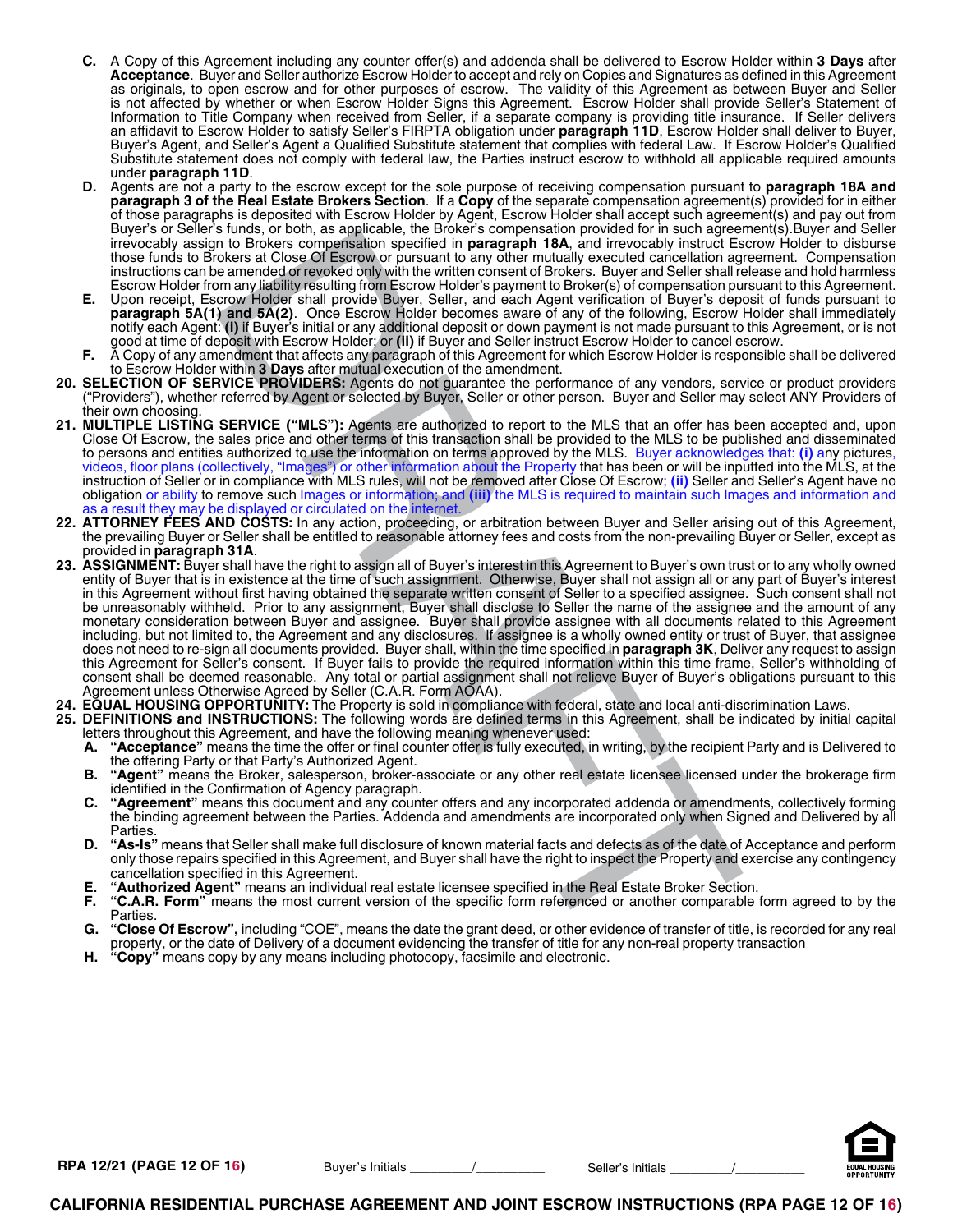- **I. Counting Days** is done as follows unless Otherwise Agreed: (1) The first Day after an event is the first full calendar date following the event, and ending at 11:59 pm. For example, if a Notice to Buyer to Perform (C.A.R. form NBP) is Delivered at 3 pm on the 7th calendar day of the month, or Acceptance of a counter offer is personally received at 12 noon on the 7th calendar day of the month, then the 7th is Day "0" for purposes of counting days to respond to the NBP or calculating the Close Of Escrow date or contingency removal dates and the 8th of the month is Day 1 for those same purposes. (2) All calendar days are counted in establishing the first Day after an event. (3) All calendar days are counted in determining the date upon which performance must be completed, ending at 11:59 pm on the last day for performance. (4) After Acceptance, if the last day for performance of any act required by this Agreement, including Close Of Escrow, ("Scheduled Performance Day") lands on a Saturday, Sunday, or legal holiday, the performing party shall be allowed to perform on the next day that is not a Saturday, Sunday or legal holiday ("Allowable Performance Day"), and ending at 11:59 pm. (5) For the purposes of COE, any day that the Recorder's office in the County where the Property is located is closed, the COE shall occur on the next day the Recorder's office in that County is open. (6) COE is considered Day 0 for purposes of counting days Seller is allowed to remain in possession, if permitted by this Agreement.
- **J. "Day"** or "**Days"** means calendar day or days. However, delivery of deposit to escrow is based on business days.
- **K. "Deliver", "Delivered" or "Delivery"** of documents, unless Otherwise Agreed, means and shall be effective upon personal receipt of the document by Buyer or Seller or their Authorized Agent. Personal receipt means **(i)** a Copy of the document is in the possession of the Party or Authorized Agent, regardless of the Delivery method used (i.e. e-mail, text, other), or **(ii)** an electronic Copy of the document has been sent to the designated electronic delivery address specified in the Real Estate Broker Section on the page for Broker and Escrow signatures. After Acceptance, Agent may change the designated electronic delivery address for that Agent by, in writing, Delivering notice of the change in designated electronic delivery address to the other Party.
- **L. "Electronic Copy" or "Electronic Signature"** means, as applicable, an electronic copy or signature complying with California Law. Buyer and Seller agree that electronic means will not be used by either Party to modify or alter the content or integrity of this Agreement without the knowledge and consent of the other Party.
- **M. "Law"** means any law, code, statute, ordinance, regulation, rule or order, which is adopted by a controlling city, county, state or federal legislative, judicial or executive body or agency.
- **N. "Legally Authorized Signer"** means an individual who has authority to Sign for the principal as specified in **paragraph 32** or **paragraph 33.**
- **O. "Otherwise Agreed" means an agreement in writing, signed by both Parties and Delivered to each.**
- **P. "Repairs"** means any repairs (including pest control), alterations, replacements, modifications or retrofitting of the Property provided for under this Agreement.
- means calendar day or day in Now to, delivery of deposits escreve is based on busines on the mean same and and the mean same of the mean same of the mean same of the mean same of the mean same of the mean same of the mean **Q. "Sign" or "Signed"** means either a handwritten or Electronic Signature on an original document, Copy or any counterpart. **26. TERMS AND CONDITIONS OF OFFER:** This is an offer to purchase the Property on the terms and conditions herein. The individual Liquidated Damages and Arbitration of Disputes paragraphs are incorporated in this Agreement if initialed by all Parties or if incorporated by mutual agreement in a counter offer or addendum. If at least one but not all Parties initial, a counter offer is required until **agreement is reached**. Seller has the right to continue to offer the Property for sale and to accept any other offer at any time prior to notification of Acceptance and to market the Property for backup offers after Acceptance. The Parties have read and acknowledge receipt of a Copy of the offer and agree to the confirmation of agency relationships. If this offer is accepted and Buyer subsequently defaults, Buyer may be responsible for payment of Brokers' compensation. This Agreement and any supplement, addendum or modification, including any Copy, may be Signed in two or more counterparts, all of which shall constitute one and the same writing. By signing this offer or any document in the transaction, the Party Signing the document is deemed to have read the document in its entirety.
- **27. TIME OF ESSENCE; ENTIRE CONTRACT; CHANGES:** Time is of the essence. All understandings between the Parties are incorporated in this Agreement. Its terms are intended by the Parties as a final, complete and exclusive expression of their Agreement with respect to its subject matter and may not be contradicted by evidence of any prior agreement or contemporaneous oral agreement. If any provision of this Agreement is held to be ineffective or invalid, the remaining provisions will nevertheless be given full force and effect. Except as otherwise specified, this Agreement shall be interpreted, and disputes shall be resolved in accordance with the Laws of the State of California. **Neither this Agreement nor any provision in it may be extended, amended, modified, altered or changed, except in writing Signed by Buyer and Seller**.
- **28. LEGALLY AUTHORIZED SIGNER:** Wherever the signature or initials of the Legally Authorized Signer identified in **paragraph 32** or **33** appear on this Agreement or any related documents, it shall be deemed to be in a representative capacity for the entity described and not in an individual capacity, unless otherwise indicated. The Legally Authorized Signer **(i)** represents that the entity for which that person is acting already exists and is in good standing to do business in California and **(ii)** shall Deliver to the other Party and Escrow Holder, within **3 Days** after Acceptance, evidence of authority to act in that capacity (such as but not limited to: applicable portion of the trust or Certification Of Trust (Probate Code §18100.5), letters testamentary, court order, power of attorney, corporate resolution, or formation documents of the business entity).

## **29. LIQUIDATED DAMAGES:**

**If Buyer fails to complete this purchase because of Buyer's default, Seller shall retain, as liquidated damages, the deposit actually paid. If the Property is a dwelling with no more than four units, one of which Buyer intends to occupy, then the amount retained shall be no more than 3% of the purchase price. Any excess shall be returned to Buyer. Release of funds will require mutual, Signed release instructions from both Buyer and Seller, judicial decision or arbitration award. AT THE TIME OF ANY INCREASED DEPOSIT BUYER AND SELLER SHALL SIGN A SEPARATE LIQUIDATED DAMAGES PROVISION INCORPORATING THE INCREASED DEPOSIT AS LIQUIDATED DAMAGES (C.A.R. FORM RID).**

 **Buyer's Initials \_\_\_\_\_\_\_/\_\_\_\_\_\_\_ Seller's Initials\_\_\_\_\_\_\_/\_\_\_\_\_\_\_**



**RPA 12/21 (PAGE 13 OF 16)**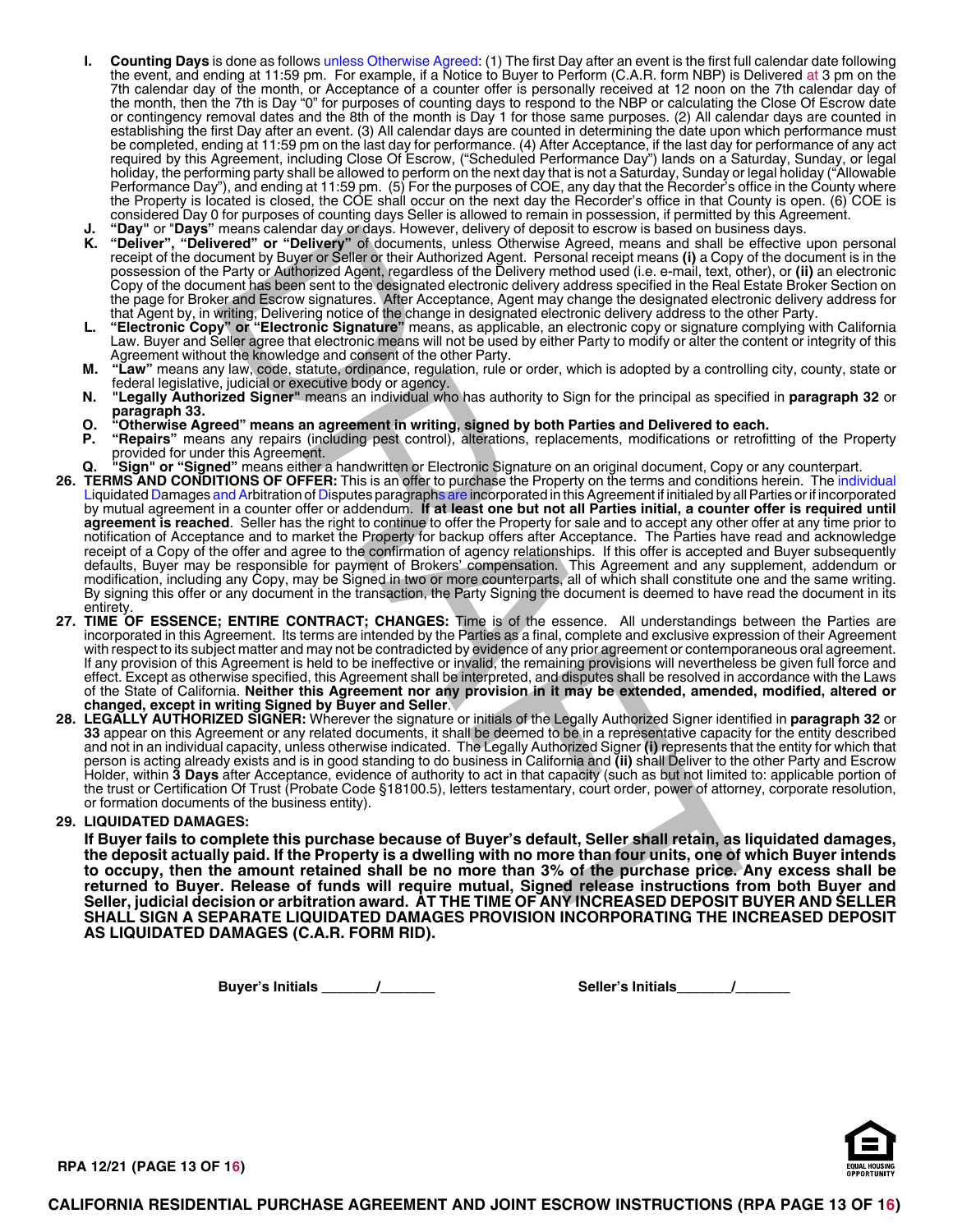### **30. MEDIATION:**

- **A.** The Parties agree to mediate any dispute or claim arising between them out of this Agreement, or any resulting transaction, before resorting to arbitration or court action. The mediation shall be conducted through the C.A.R. Real Estate Mediation Center for Consumers **(www.consumermediation.org)** or through any other mediation provider or service mutually agreed to by the Parties. The Parties **also agree to mediate any disputes or claims with Agents(s), who, in writing, agree to such mediation prior to, or within a reasonable time after, the dispute or claim is presented to the Agent**. Mediation fees, if any, shall be divided equally among the Parties involved, and shall be recoverable under the prevailing party attorney fees clause. If, for any dispute or claim to which this paragraph applies, any Party **(i)** commences an action without first attempting to resolve the matter through mediation, or **(ii)** before commencement of an action, refuses to mediate after a request has been made, then that Party shall not be entitled to recover attorney fees, even if they would otherwise be available to that Party in any such action. THIS MEDIATION PROVISION APPLIES WHETHER OR NOT THE ARBITRATION PROVISION IS INITIALED.
- **B. ADDITIONAL MEDIATION TERMS: (i) Exclusions from this mediation agreement are specified in paragraph 31B; (ii) The obligation to mediate does not preclude the right of either Party to seek a preservation of rights under paragraph 31C; and (iii) Agent's rights and obligations are further specified in paragraph 31D.**
- **31. ARBITRATION OF DISPUTES:**
- UES WHETHER GRANGT THE AREITFRATION PHONOGICALLY INCLUDED IN THE THINGEN INTERNATION TO THE AREITFRATION OF DISPUTES THANGT IN THE SPACE BELOW YOU ARE AGREENIG TO HAVE RET AND MONOGINET THE AREITFRATION PORTIFICATION INTO **A. The Parties agree that any dispute or claim in Law or equity arising between them out of this Agreement or any resulting transaction, which is not settled through mediation, shall be decided by neutral, binding arbitration. The Parties also agree to arbitrate any disputes or claims with Agents(s), who, in writing, agree to such arbitration prior to, or within a reasonable time after, the dispute or claim is presented to the Agent. The arbitrator shall be a retired judge or justice, or an attorney with at least 5 years of residential real estate Law experience, unless the Parties mutually agree to a different arbitrator. Enforcement of, and any motion to compel arbitration pursuant to, this agreement to arbitrate shall be governed by the procedural rules of the Federal Arbitration Act, and not the California Arbitration Act, notwithstanding any language seemingly to the contrary in this Agreement. The Parties shall have the right to discovery in accordance with Code of Civil Procedure** § **1283.05. The arbitration shall be conducted in accordance with Title 9 of Part 3 of the Code of Civil Procedure. Judgment upon the award of the arbitrator(s) may be entered into any court having jurisdiction.** 
	- **B. EXCLUSIONS: The following matters are excluded from mediation and arbitration: (i) a judicial or non-judicial foreclosure or other action or proceeding to enforce a deed of trust, mortgage or installment land sale contract as defined in Civil Code** § **2985; (ii) an unlawful detainer action; and (iii) any matter that is within the jurisdiction of a probate, small claims or bankruptcy court.**
	- **C. PRESERVATION OF ACTIONS: The following shall not constitute a waiver nor violation of the mediation and arbitration provisions: (i) the filing of a court action to preserve a statute of limitations; (ii) the filing of a court action to enable the recording of a notice of pending action, for order of attachment, receivership, injunction, or other provisional remedies; or (iii) the filing of a mechanic's lien.**
	- **D. AGENTS: Agents shall not be obligated nor compelled to mediate or arbitrate unless they agree to do so in writing. Any Agents(s) participating in mediation or arbitration shall not be deemed a party to this Agreement.**
	- **E. "NOTICE: BY INITIALING IN THE SPACE BELOW YOU ARE AGREEING TO HAVE ANY DISPUTE ARISING OUT OF THE MATTERS INCLUDED IN THE 'ARBITRATION OF DISPUTES' PROVISION DECIDED BY NEUTRAL ARBITRATION AS PROVIDED BY CALIFORNIA LAW AND YOU ARE GIVING UP ANY RIGHTS YOU MIGHT POSSESS TO HAVE THE DISPUTE LITIGATED IN A COURT OR JURY TRIAL. BY INITIALING IN THE SPACE BELOW YOU ARE GIVING UP YOUR JUDICIAL RIGHTS TO DISCOVERY AND APPEAL, UNLESS THOSE RIGHTS ARE SPECIFICALLY INCLUDED IN THE 'ARBITRATION OF DISPUTES' PROVISION. IF YOU REFUSE TO SUBMIT TO ARBITRATION AFTER AGREEING TO THIS PROVISION, YOU MAY BE COMPELLED TO ARBITRATE UNDER THE AUTHORITY OF THE CALIFORNIA CODE OF CIVIL PROCEDURE. YOUR AGREEMENT TO THIS ARBITRATION PROVISION IS VOLUNTARY."**

**"WE HAVE READ AND UNDERSTAND THE FOREGOING AND AGREE TO SUBMIT DISPUTES ARISING OUT OF THE MATTERS INCLUDED IN THE 'ARBITRATION OF DISPUTES' PROVISION TO NEUTRAL ARBITRATION."**

Buyer's Initials **National According Contract** 

| <b>Seller's Initials</b> |  |
|--------------------------|--|
|                          |  |
|                          |  |



**RPA 12/21 (PAGE 14 OF 16)**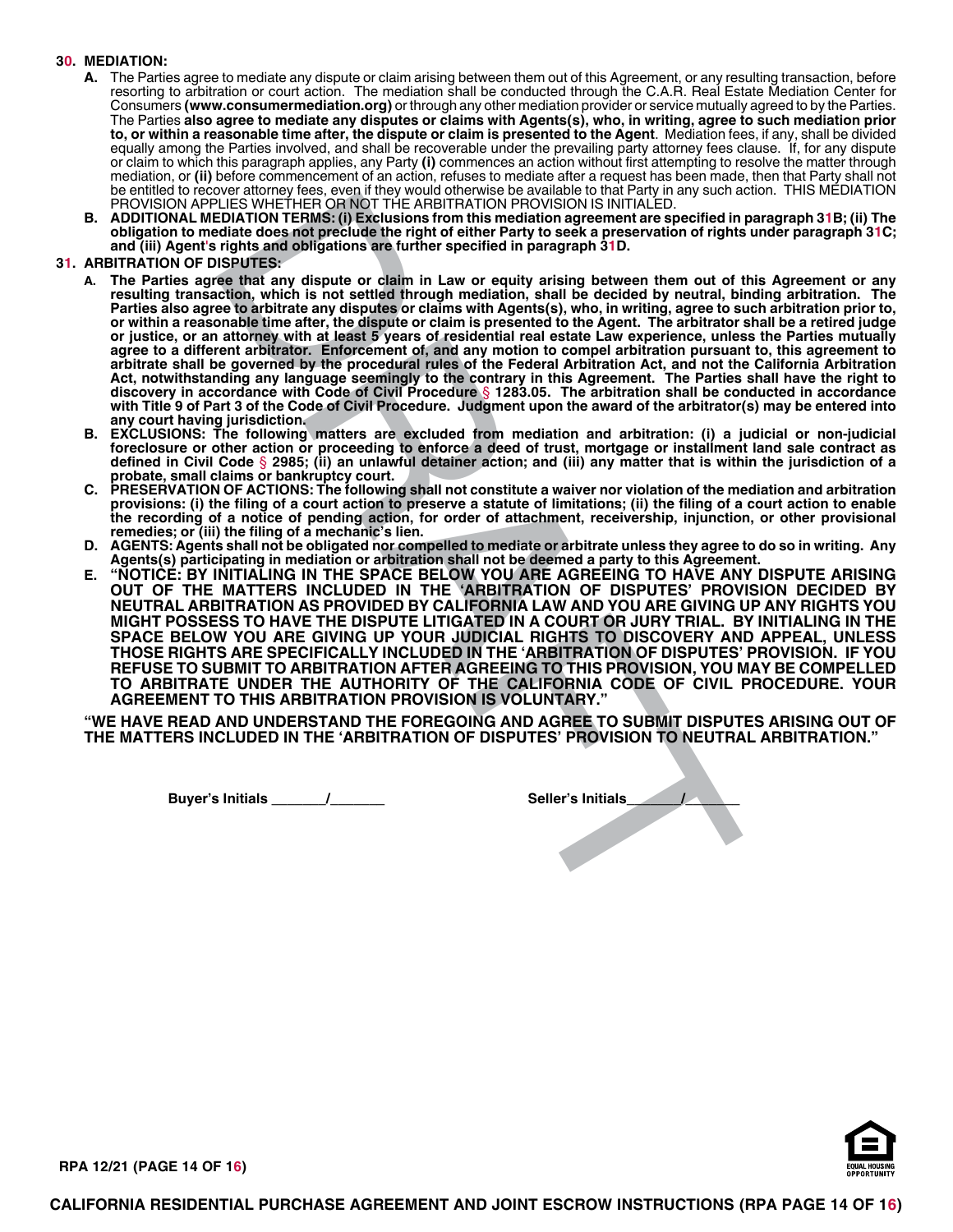### **32. OFFER**

- **A. EXPIRATION OF OFFER:** This offer shall be deemed revoked and the deposit, if any, shall be returned to Buyer unless by the date and time specified in **paragraph 3C**, the offer is Signed by Seller and a Copy of the Signed offer is delivered to Buyer, Buyer's  $\Box$ , who is authorized to receive it. Seller has no obligation
	- **to Accept, Reject or respond to an offer made.**
- **B.** □ ENTITY BUYERS: (Note: If this paragraph is completed, a Representative Capacity Signature Disclosure (C.A.R. **Form RCSD) is not required for the Legally Authorized Signers designated below.)**
	- (1) One or more Buyers is a trust, corporation, LLC, probate estate, partnership, holding a power of attorney or n Other: \_\_\_\_\_\_\_\_\_\_\_\_\_\_\_\_\_\_\_\_\_\_\_\_\_\_\_\_\_\_\_\_\_\_\_\_\_\_\_\_\_\_\_\_\_\_\_\_\_\_\_\_\_\_\_\_\_\_\_\_\_\_\_\_\_\_\_\_\_\_\_\_\_\_\_\_\_\_\_\_\_\_\_\_\_\_\_\_.
	- (2) This Agreement is being Signed by a Legally Authorized Signer in a representative capacity and not for him/herself as an individual. See **paragraph 28** for additional terms.
	- The name(s) of the Legally Authorized Signer(s) is/are:
	- (4) If a trust, identify Buyer as trustee(s) of the trust or by simplified trust name (ex. John Doe, co-trustee, Jane Doe, co-trustee or Doe Revocable Family Trust). If the entity is a trust or under probate, the following is the full name of the trust or probate case, including case #:

#### \_\_\_\_\_\_\_\_\_\_\_\_\_\_\_\_\_\_\_\_\_\_\_\_\_\_\_\_\_\_\_\_\_\_\_\_\_\_\_\_\_\_\_\_\_\_\_\_\_\_\_\_\_\_\_\_\_\_\_\_\_\_\_\_\_\_\_\_\_\_\_\_\_\_\_\_\_\_\_\_\_\_\_\_\_\_\_\_\_\_\_\_\_\_\_\_. **C. BUYER SIGNATURE(S):**

| BUYER (print name):    |                       | Date: |
|------------------------|-----------------------|-------|
| (Signature) By, $\Box$ | Title, if applicable, |       |
| BUYER (print name):    |                       | Date: |
| (Signature) By,        | Title, if applicable, |       |

 $\Box$  IF MORE THAN TWO SIGNERS, USE Additional Signature Addendum (C.A.R. Form ASA).

### **33. ACCEPTANCE**

- **A. ACCEPTANCE OF OFFER:** Seller warrants that Seller is the owner of the Property or has the authority to execute this Agreement. Seller accepts the above offer and agrees to sell the Property on the above terms and conditions. Seller has read and acknowledges receipt of a Copy of this Agreement and authorizes Agent to Deliver a Signed Copy to Buyer.
- □ (If checked) **Seller's acceptance is subject to attached counter offer** (C.A.R. Form SCO or SMCO) or Back Up Offer<br>Addendum (C.A.R. Form BUO) dated: \_\_\_\_\_\_\_\_\_\_\_\_\_\_\_. Seller shall return and include the entire agreement . Seller shall return and include the entire agreement with any response. **B.** □ Entity Sellers: (Note: If this paragraph is completed, a Representative Capacity Signature Disclosure form (C.A.R. **Form RCSD) is not required for the Legally Authorized Signers designated below.)**
	- (1) One or more Sellers is a trust, corporation, LLC, probate estate, partnership, holding a power of attorney or  $\Box$  Other
	- \_\_\_\_\_\_\_\_\_\_\_\_\_\_\_\_\_\_\_\_\_\_\_\_\_\_\_\_\_\_\_\_\_\_\_\_\_\_\_\_\_\_\_\_\_\_\_\_\_\_\_\_\_\_\_\_\_\_\_\_\_\_\_\_\_\_\_\_\_\_\_\_\_\_\_\_\_\_\_\_\_\_\_\_\_\_\_\_\_\_\_\_\_\_\_\_. (2) This Agreement is being Signed by a Legally Authorized Signer in a representative capacity and not for him/herself as an individual. See **paragraph 28** for additional terms.
	- (3) The name(s) of the Legally Authorized Signer(s) is/are:  $(4)$  If a trust identify Seller as trustee(s) of the trust or by s
	- If a trust, identify Seller as trustee(s) of the trust or by simplified trust name (ex. John Doe, co-trustee, Jane Doe, co-trustee or Doe Revocable Family Trust). If the entity is a trust or under probate, the following is the full name of the trust or probate

\_\_\_\_\_\_\_\_\_\_\_\_\_\_\_\_\_\_\_\_\_\_\_\_\_\_\_\_\_\_\_\_\_\_\_\_\_\_\_\_\_\_\_\_\_\_\_\_\_\_\_\_\_\_\_\_\_\_\_\_\_\_\_\_\_\_\_\_\_\_\_\_\_\_\_\_\_\_\_\_\_\_\_\_\_\_\_\_\_\_\_\_\_\_\_\_.

case, including case #:

### **C. SELLER SIGNATURE(S):**

| SELLER (print name):   |                       | Date: |
|------------------------|-----------------------|-------|
|                        | Title, if applicable, |       |
| SELLER (print name): _ |                       | Date: |
|                        | Title, if applicable, |       |
|                        |                       |       |

 $\square$  IF MORE THAN TWO SIGNERS, USE Additional Signature Addendum (C.A.R. Form ASA).

| <b>OFFER NOT ACCEPTED: (</b> |                   | ) No counteroffer is being made. This offer was not accepted by Seller | date) |
|------------------------------|-------------------|------------------------------------------------------------------------|-------|
|                              | Seller's Initials |                                                                        |       |



**RPA 12/21 (PAGE 15 OF 16)**